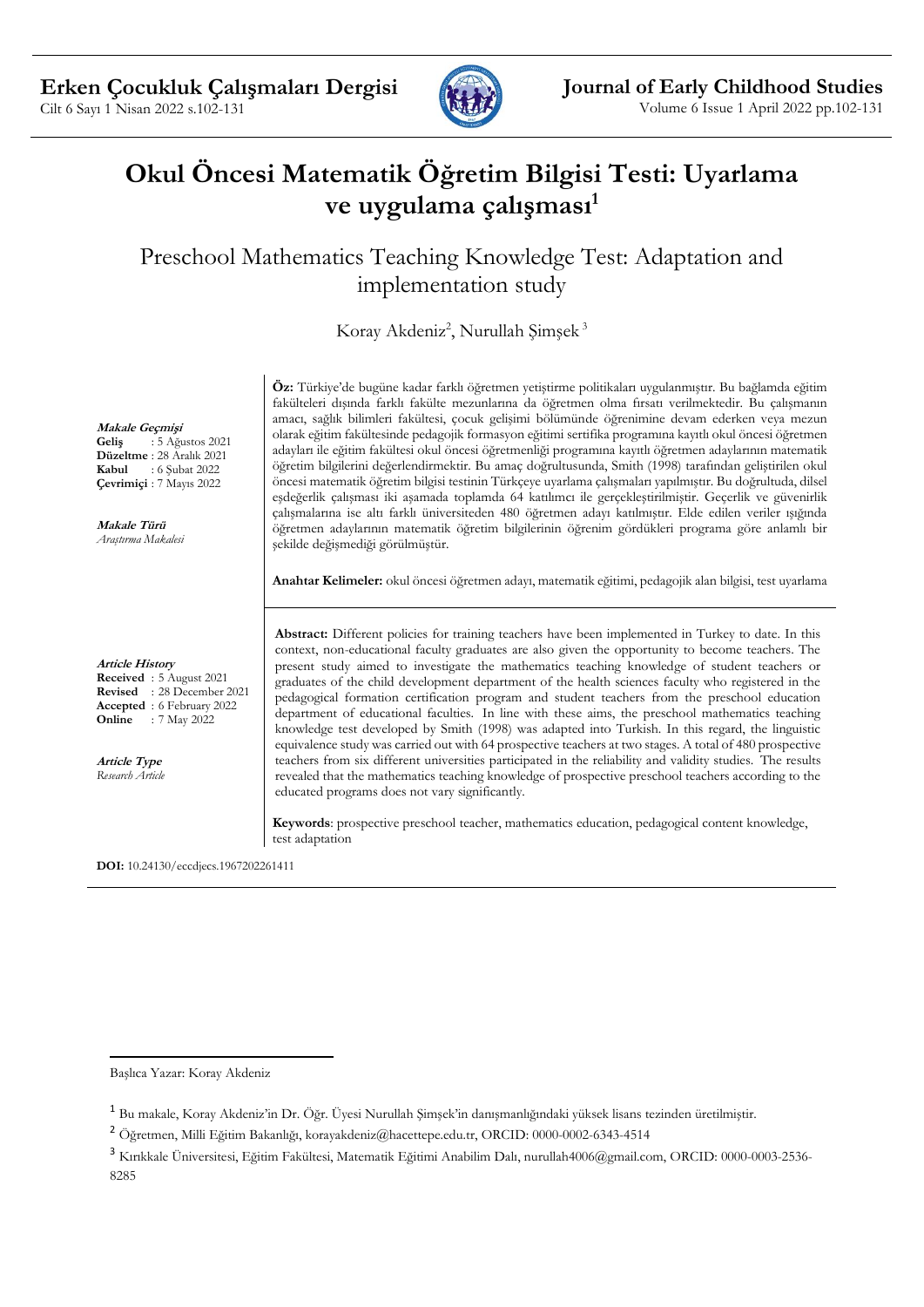#### **SUMMARY**

#### **Introduction**

Pedagogical content knowledge (PCK) is defined as an essential body of knowledge that distinguishes a content expert from a content educator; it was first introduced by Shulman (1986) as a dimension of teacher education. Shulman (1986) described PCK as the amalgam of pedagogical knowledge and content knowledge. Following Shulman's studies, the literature focused more on PCK (Cochran, DeRuiter, & King, 1993; Ball, Thames, & Phelps, 2008; Gess-Newsome, 1999; Grossman,1990; Hill, Ball, & Schilling, 2008; Hill, Rowan, & Ball, 2005; Magnusson, Krajcik, & Borko, 1999; Marks, 1990; Park &Oliver, 2008; van Driel, Verloop, & de Vos, 1998). Moreover, PCK was found to be the most frequently used framework of studies for teacher education (Aydın & Boz, 2012; Segall, 2004). However, as PCK became one of the central concepts of teacher education, some questions were raised about it. One of the questions was "What is the relationship between teacher education and PCK." The second question arose as a result of the first question: "What is the relationship between student learning and PCK." These questions indicated the need to evaluate PCK (Abell, 2008). With this in mind, many researchers conducted studies on evaluating PCK to determine how it affects teachers' beliefs, instructional applications, and understanding of their students (Baxter & Lederman, 1999).

Mathematics teaching in the early childhood period has its own particular style: It becomes distinct from Mathematics teaching at the primary school, middle school, and high school levels. Mathematics teaching occurs more informally in early childhood, and teachers are undoubtedly the most crucial component. It has been emphasized that different knowledge and skills are needed in preschool Mathematics education in comparison with other levels (Gasteiger & Benz 2018). Therefore, instruments that conceptualize preschool teachers' knowledge of Mathematics teaching are needed (Gasteiger, Bruns, Benz, Brunner, & Sprenger 2020).

For the present study, the preschool Mathematics teaching knowledge test (PMIKT) was adapted into Turkish; the goal was to investigate the knowledge of Mathematics teaching among prospective preschool teachers from different faculties of different Turkish universities. In line with this purpose, this study investigated the Mathematics teaching knowledge of students or graduates of the child development department of the health sciences faculty who registered in the pedagogical formation certification program and students from the preschool education department of educational faculties. Therefore, their knowledge of Mathematics teaching was determined using the data collection tool prepared based on a qualitative perspective with psychometric features. The study also investigated whether the prospective teachers' knowledge of Mathematics teaching varies according to their faculties.

#### **Method**

This study considered the prospective teachers' knowledge of Mathematics teaching and their faculties as variables and investigated the relationship between these variables. Therefore, the study was designed as a correlational survey study. The study participants were chosen using the criterion sampling technique, which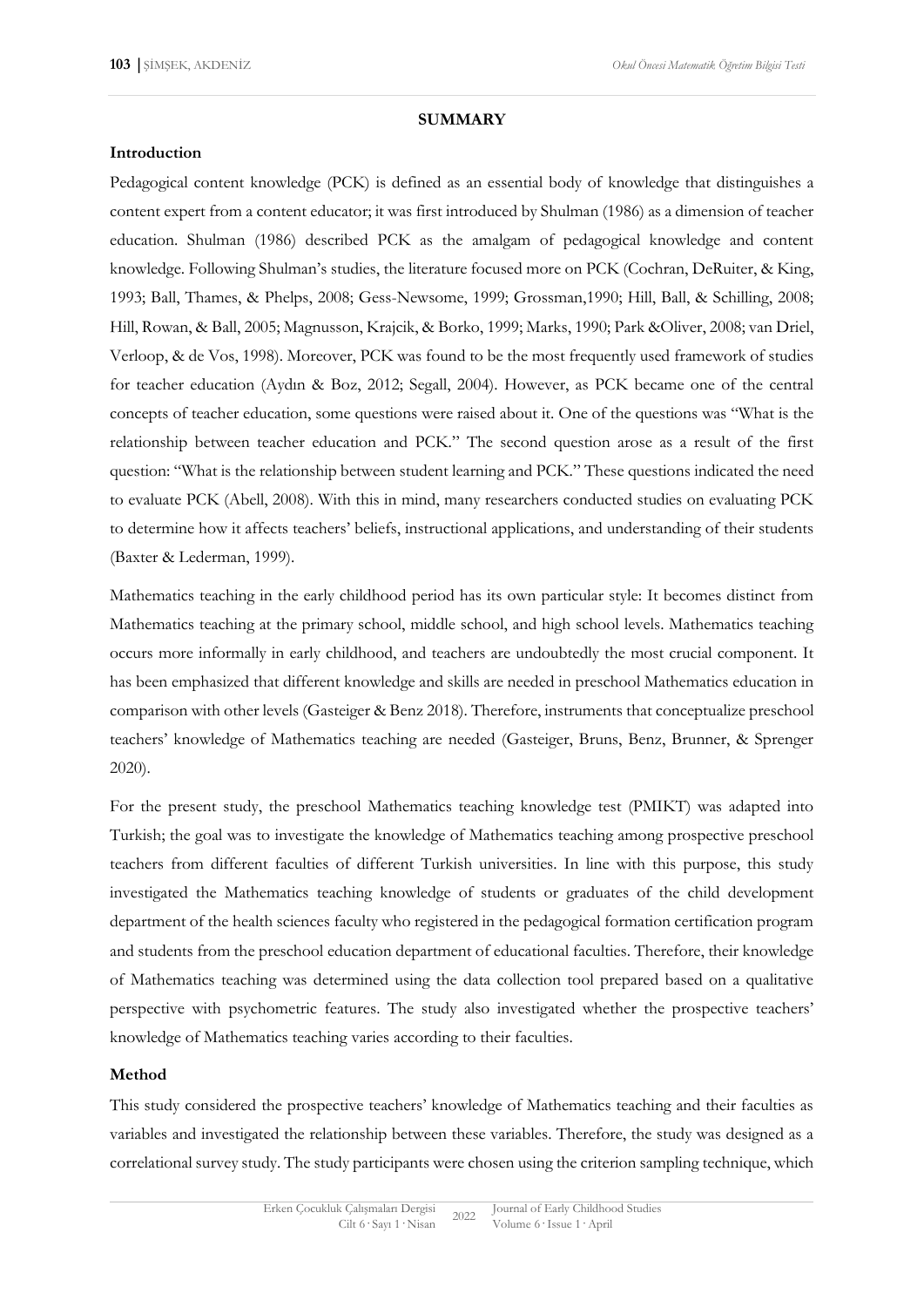is a purposeful sampling technique. In studies using purposeful sampling techniques, observation units can consist of individuals, events, or cases that possess specific qualifications (Büyüköztürk, Çakmak, Akgün, Karadeniz, & Demirel, 2008). The main criteria set for the sampling in the present study included being a fourth-grade student for prospective preschool teachers and being registered in a pedagogic formation certification program for prospective teachers from the department of child development. Applying these criteria, the study's participants consisted of three different groups. The first group comprised 64 prospective teachers, of which three were males (5%) and 61 were females (95%), for the linguistic equivalence study. The second group comprised 480 prospective teachers from six different universities for the reliability and validity study of the test. This study used the preschool Mathematics teaching knowledge test (PMIKT) developed by Smith in 1998. The test has 15 items; scores can range from zero to a maximum of 15. The test has a six-factor structure that includes number sense, patterns, ordering, shapes, spatial sense, and comparison.

Before the adaption study, permissions were granted from the institutions. Then, two translators were selected to translate the test into Turkish, followed by a check of the translation by six other individuals. The translation group consisted of a Mathematics educator proficient in English and one Mathematics teacher. The group who checked the translation consisted of two Mathematics educators, one preschool educator, one assessment and evaluation expert, one English content expert, and one Teacher of the Turkish language teacher.

#### **Findings, conclusion and discussion**

At the first stage of the linguistic equivalence study of the test, the test was applied to a small sample of the target group, and the vast majority of the participants indicated that they found the Turkish form of the test clear, understandable, and at a mid-level difficulty. They also stated that the test was qualified to measure the pedagogical content knowledge. At the second stage of the linguistic equivalence study of the test, a significant relationship was determined between the target and source language forms. Based on these findings, it is acceptable to say that the test is sufficient in terms of linguistic validity.

Explanatory Factor Analysis (EFA) and Confirmatory Factor Analysis (CFA) were used for the construct validity. The EFA showed that the PMIKT has six factors and that the sub-dimensions of the test explain 58.20% of the total variance. The EFA results showed that the number sense sub-dimension is between 0.64 and 0.83, indicating that 17.35% of the total variance; the patterns sub-dimension is between 0.87 and 0.88, indicating that10.78% of the total variance; the ordering sub-dimension is between 0.60 and 0.78, indicating that7.98% of the total variance; the shapes sub-dimension is between 0.36 and 0.67, indicating that 7.80% of the total variance; the spatial sub-dimension is between 0.56 and 0.87, indicating that 7.26% of the total variance; and the comparison sub-dimension is between 0.40 and 0.71, indicating that 7.04% of the total variance. In the original form of the instrument, the variance was 58.8%, and the factor loads ranged from 0.41 to 0.80 (Smith, 2000). A variance at or above 30% was considered as a criterion for the variance explained in the EFA (Bayram, 2009; Büyüköztürk, 2017). Moreover, the factor loads are expected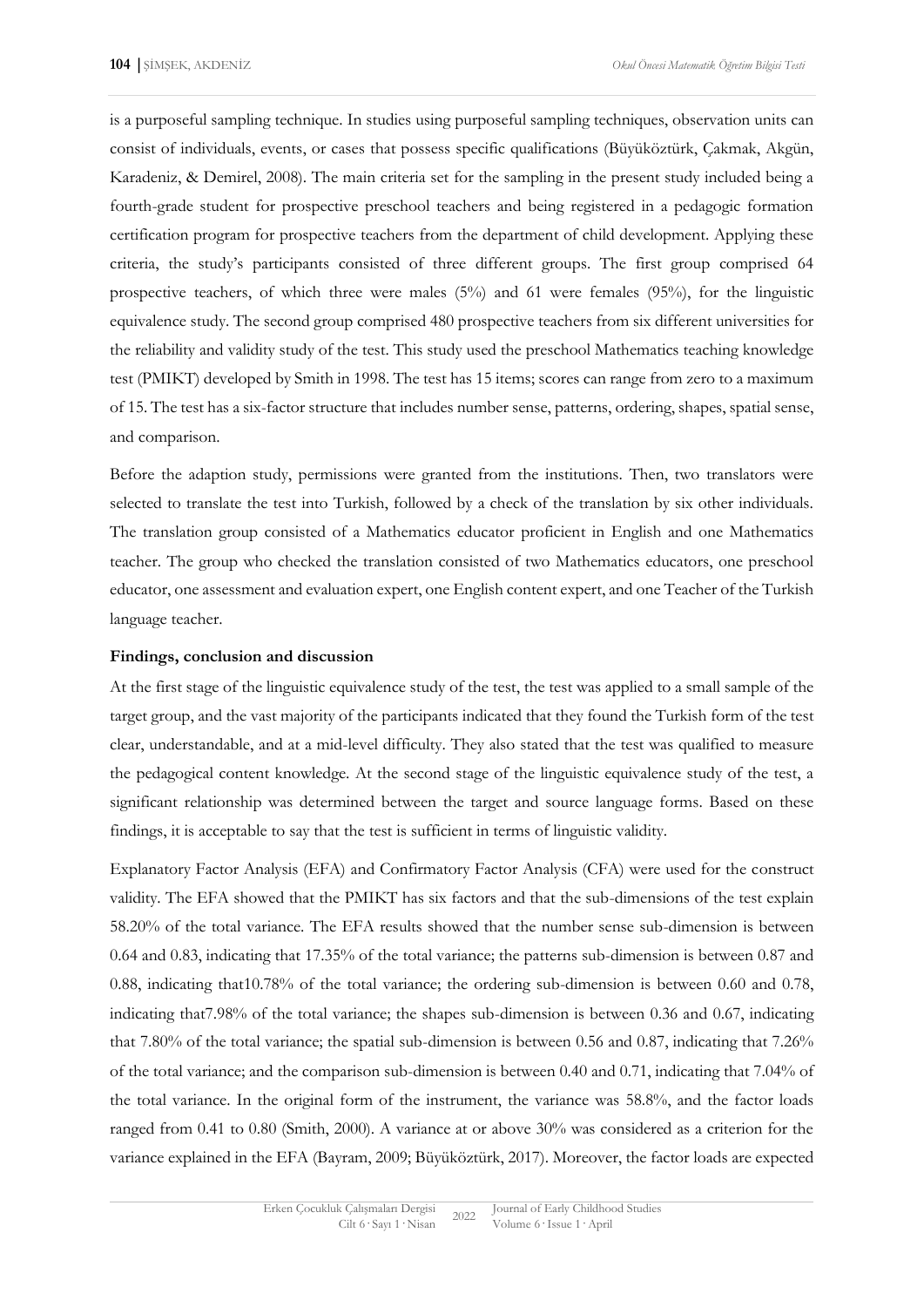to be above 0.30 (Büyüköztürk, 2017; Pallant, 2001). Based on the results obtained by the CFA, it is correct to state that the test has acceptable fit indices. Therefore, the construct validity of the test was provided.

For the reliability of the PMIKT, the KR-20 and test-retest methods were used. The KR-20 coefficient was calculated as 0.73. A significant positive relationship was found to be between the two implementations that were carried out in line with the test-retest method ( $r = 0.74$ ,  $p < 0.01$ ). Because the reliability coefficient should be at or above 0.70 (Büyüköztürk, 2017; Leech et al., 2005; Tezbaşaran, 1996), the test was within the acceptable range. The PMIKT Turkish form was applied to a group of 480 participants from six universities. The participant group consisted of 370 fourth-grade prospective teachers from the preschool education department and 110 prospective teachers who took the special teaching methods course; it continued to the last term of the pedagogical formation education certification program (PFECP). The scores obtained on the PMIKT did not vary by the prospective teachers' programs ( $p = 0.087$ ;  $p > 0.05$ ).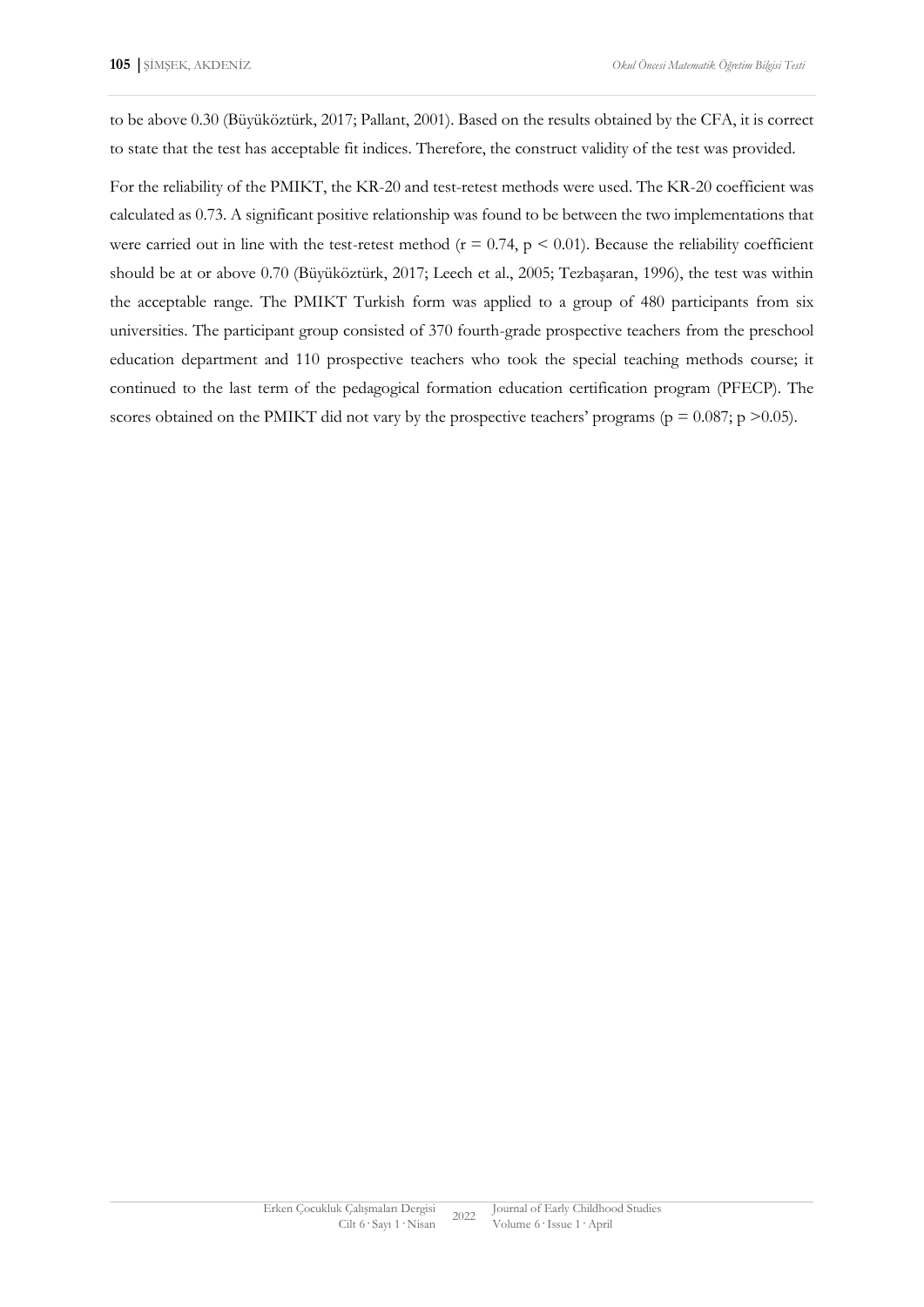### **GİRİŞ**

Okul öncesi çağı, insan gelişiminin en önemli dönemlerindendir. Bireyin geleceğine yön verecek temel beceriler 0-6 yaş döneminde kazanılmaktadır. Öğrenci kazanımlarında en önemli rol, hiç kuşkusuz öğretmenindir. Okul öncesi öğretmenlerinin mesleki bilgileri, okul öncesi eğitimin niteliğinin arttırılmasında önemli bileşenlerden birisidir. Okul öncesi öğretmenlerinin mesleki bilgileri, çocukların sadece 0-6 yaş dönemlerini değil aynı zamanda çocukların gelecekteki öğrenmelerini ve akademik başarılarını da etkilemektedir (Dağlıoğlu, 2011). Bu sebeple öğretmen bilgisi okul öncesi dönem için ayrı bir öneme sahiptir.

Öğretmen bilgisi üzerine yapılan çalışmalar incelendiğinde, 1980'lere kadar araştırmalarda araştırmacıların öğretmen bilgisi olarak konu alan bilgisi ve pedagojik bilgi ile ilgilendikleri görülmüştür, fakat konu alan bilgisinin öğretimsel alana nasıl dönüştüğünü inceleyen araştırmalara rastlanmamıştır (Shulman, 1986). Pedagojik alan bilgisi (PAB), alan uzmanını alan eğitimcisinden ayıran bilgi olarak tanımlanmış ve ilk defa Shulman (1986) tarafından öğretmen bilgisinin bir boyutu olarak açıklanmıştır. Shulman (1986), PAB'ı öğretim bilgisi ile alan bilgisinin karışımı olarak tanımlamıştır. Shulman'nın çalışmalarından sonra PAB ile ilgili çalışmalar yoğunluk kazanmıştır (Cochran, DeRuiter ve King, 1993; Ball, Thames ve Phelps, 2008; Gess-Newsome, 1999; Grossman, 1990; Hill, Ball ve Schilling, 2008; Hill, Rowan ve Ball, 2005; Magnusson, Krajcik ve Borko, 1999; Marks, 1990; Park ve Oliver, 2008; van Driel, Verloop, ve de Vos, 1998). Hatta öğretmen eğitimi ile ilgili çalışmalarda yaygın olarak kullanılan teorik çerçevenin PAB olduğu belirtilmiştir (Aydın ve Boz, 2012; Segall, 2004). PAB'ın öğretmen eğitiminde en temel kavramlardan biri olarak yerini almasıyla birlikte PAB ile ilgili bazı sorular gündeme gelmiştir. Bu sorulardan birisi; Öğretmenin eğitimi ile PAB arasında nasıl bir ilişki vardır? Bu sorunun bir sonucu olarak gündeme gelen ikinci soru ise "Öğrenci öğrenmesi ile PAB arasında nasıl bir ilişki vardır?" olmuştur. Bu sorular PAB'ın değerlendirilmesini gerekli kılmıştır (Abell, 2008). Bu sebeple birçok araştırmacı farklı disiplinlerde PAB'ın öğretmenlerin inançlarına, öğretim uygulamalarına ve öğrencileri anlamalarına nasıl etkileri olduğunu araştırmak maksadıyla PAB'ın değerlendirilmesine yönelik çalışmalar yapmışlardır (Baxter ve Lederman, 1999).

Literatürde PAB'ı değerlendirmeye yönelik yurt dışında yapılan çalışmaların çoğu nitel yaklaşımlarla gerçekleştirilmiştir. Bu çalışmalarda araştırmacılar farklı nitel veri toplama teknikleri kullanmışlardır (Baxter ve Lederman, 1999). PAB'ın kompleks yapısı onun değerlendirilmesini zorlaştırmaktadır (Abell, 2008). Bir sınıf ortamında öğretmenin karar ve eylemlerinin gerisindeki çok bileşenli PAB yapısı (Bransford, Darling-Hammond ve LePage, 2005), araştırmacıların PAB ile ilgili nitel yaklaşımlı çalışmalar tasarlamalarına neden olduğu düşünülmektedir. Araştırmacıların çoğu PAB'ın değerlendirilmesine yönelik olarak gözlem, görüşme, ders planı, kavram haritası ve kart gruplama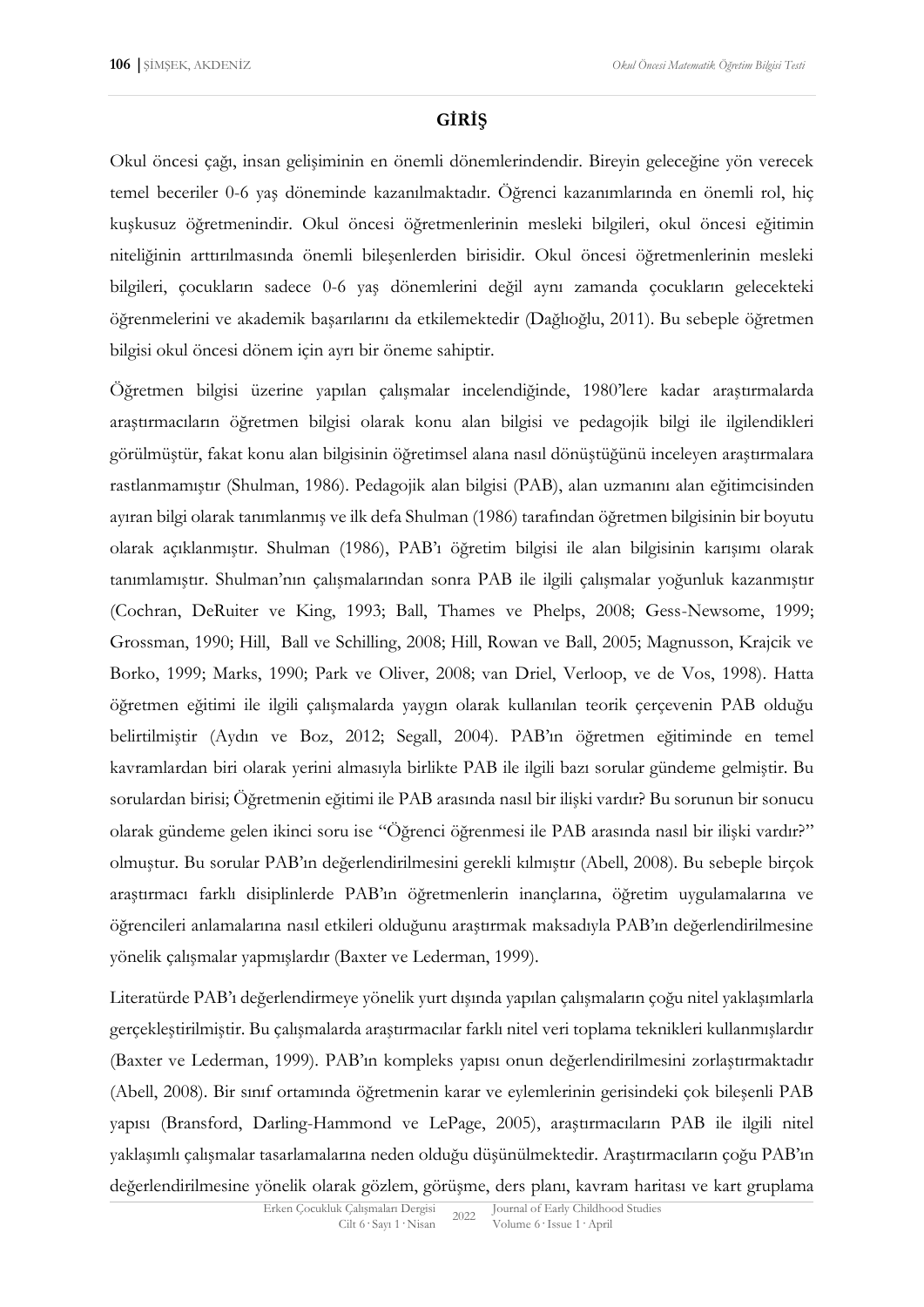aktivitelerini kullanmışlardır (Baxter ve Lederman, 1999). PAB'ı değerlendirmeye yönelik yurt içinde gerçekleştirilen çalışmalarda da benzer şekilde daha çok nitel veri toplama teknikleri tercih edilmiştir (Aydın ve Boz, 2012; Sayın, Uluçınar Sağır ve Ermiş, 2021; Şimşek ve Boz, 2016). Bu veri toplama araçlarının uygulaması aşamasında fazla zaman ve emek harcanmasından dolayı bu çalışmalarda katılımcı grubu zorunlu olarak sınırlı tutulmaktadır (Baxter ve Lederman, 1999). Ayrıca Hewson ve Hewson (1989) görüşmeler aracılığıyla ayrıntılı ve zengin veriler elde edilmesine rağmen analiz teknikleri hakkında endişelerini dile getirmişlerdir (aktaran, Rohaan, Taconis ve Jochems, 2009). Benzer şekilde bu çalışmaların sonuçları da daha çok belli bir alana, bağlama ve öğretmenlere veya öğretmen adaylarına özgü olduğundan dolayı genelleme de yapılamamaktadır (Rohann ve diğerleri, 2009). Ayrıca PAB'ı değerlendirmeye yönelik yapılan çalışmalarda nitel veri toplama araçlarının geçerliği sağlanmaya çalışılsa da diğer psikometrik özelliklerin sağlanmadığı görülmektedir (Kromrey ve Renfrow, 1991). Nitel yöntem ve tekniklerle tasarlanan bu çalışmalar PAB'ın değerlendirilmesinden ziyade PAB'ın yapısı hakkında ayrıntılı ipuçları sunmaktadır (Loughran'dan aktaran Bahçivan, 2012). Bu çalışmalar daha çok PAB'ın doğasını (Grossman,1990), PAB'ın bileşenleri arasındaki ilişkiyi (Gess-Newsome, 1999) ve PAB'ın diğer bilgi türleri ile ilişkisini (Magnusson, Krajcik ve Borko, 1999; Marks, 1990; Park ve Oliver, 2008; van Driel, Verloop ve de Vos, 1998) ortaya çıkarmaya yöneliktir. Sonuç olarak, daha ekonomik ve daha büyük katılımcı grupları ile gerçekleştirilecek, psikometrik özelliklere sahip ve sonuçları genellenebilen nicel veri toplama araçları ile PAB'ın ölçülmesine ihtiyaç hissedilmiştir.

Farklı disiplinlerde PAB ile ilgili yapılan çalışmalarda, PAB'ın geçerli ve güvenilir araçlarla ölçülmesinin gerekli olduğu belirtilmiştir (Hill ve diğerleri, 2004; Kazemi ve Rafiepour 2017; Krauss, Baumert ve Blum, 2008; Lange, Kleickmann ve Möller, 2009; Martin ve Jamieson-Proctor, 2019; Riese ve Reinhold, 2009). Son zamanlarda matematik eğitiminde PAB'ın test veya ölçek vasıtasıyla değerlendirilmesine yönelik çalışmalar hem yurt içinde hem de yurt dışında yoğunluk kazanmıştır. Yurt içinde matematik eğitimi alanında Esen (2013), Mercimek (2013), Güler (2014), Aydın (2014) ve Şimşek (2016) lisansüstü tezlerinde PAB'ı ölçmeye yönelik test geliştirme çalışmaları yapmışlardır. Bu çalışmalar ortaokul ve lise öğretim düzeylerinde PAB'ın değerlendirilmesi amaçlı kurgulanmıştır. Bu sebeple bu çalışmada okul öncesinde matematik öğretim bilgisinin geçerli ve güvenilir bir araçla değerlendirilmesi hedeflenmiştir.

Erken çocukluk dönemindeki matematik öğretiminin kendine özgü bir yapısı bulunmaktadır. Bundan dolayı ilkokul, ortaokul ve lise düzeylerindeki matematik öğretimlerinden farklılaşmaktadır. Erken çocukluk bağlamında daha informal gerçekleşen matematik öğretimindeki en önemli bileşen hiç kuşkusuz öğretmendir. Okul öncesi matematik öğretiminde diğer öğretim düzeylerine göre daha farklı bilgi ve becerilerin gerekli olduğu vurgulanmaktadır (Gasteiger ve Benz 2018). Bundan dolayı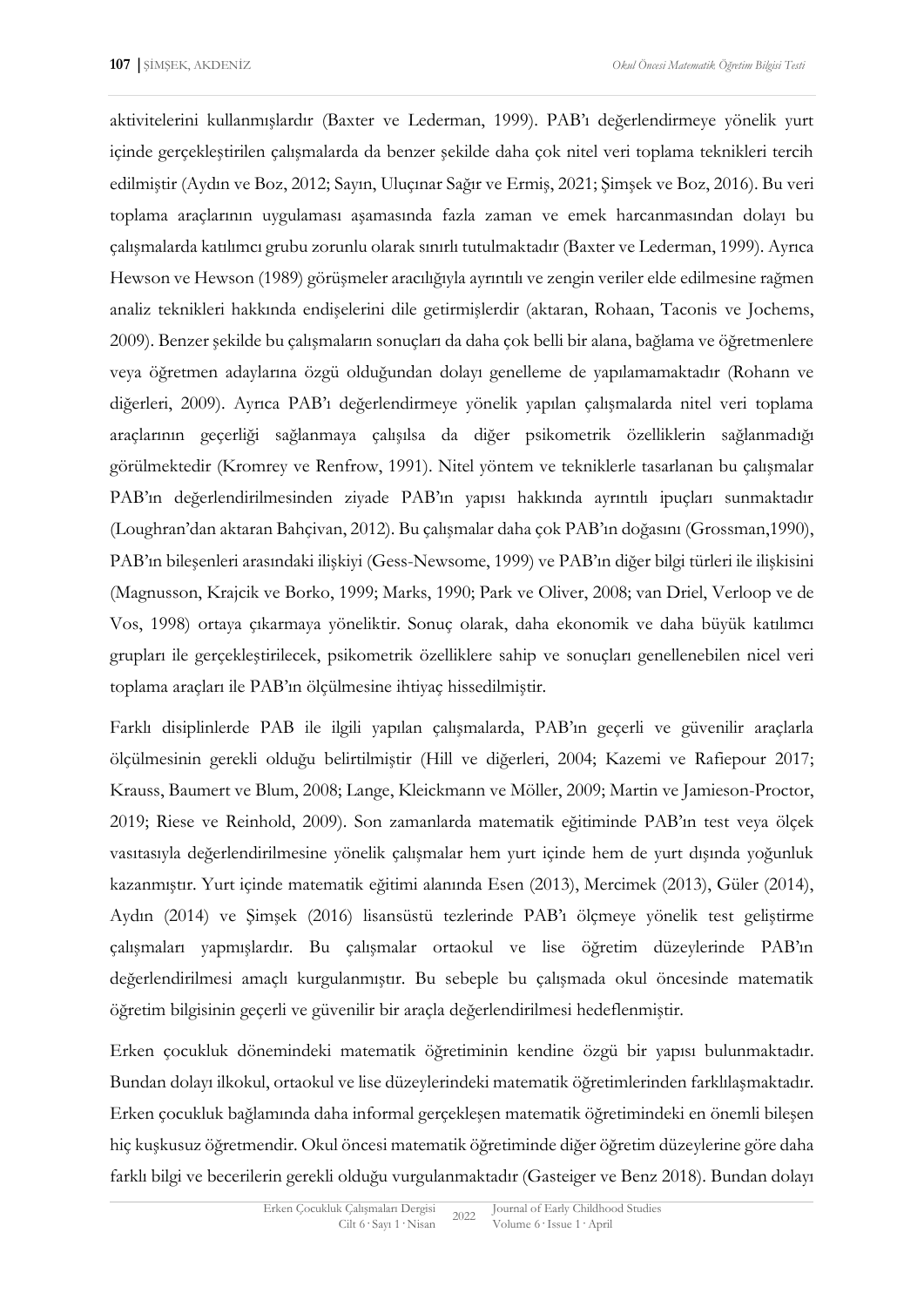okul öncesi matematik öğretim bilgisinin kavramsallaştırılmasına ve bu bilgi türünü ölçen araçlara ihtiyaç duyulmaktadır (Gasteiger, Bruns, Benz, Brunner ve Sprenger, 2020).

Okul öncesinde matematik öğretim bilgisini değerlendirmeye yönelik Smith (1998) tarafından okul öncesi matematik öğretim bilgisi testi (OÖMÖBT) geliştirilmiştir. Bu testte 15 çoktan seçmeli madde olup maddelerin her birinde üç seçenek bulunmaktadır. 6 faktörlü olan testin Cronbach alfa değeri 0.70 olarak bulunmuştur. Test yer alan faktörler; sayı algısı, örüntüler, sıralama, şekiller, mekansal ilişki ve karşılaştırmadır. Smith (1998) tarafından geliştirilen OÖMÖBT, farklı ülkelerde ve kültürlerde (Goldrine, Estrella, Olfos ve Serrano, 2015; Lee, 2010) kullanılmış geçerli bir test olduğundan bu araştırmada tercih edilmiştir.

Bu araştırma kapsamında Smith (1998) tarafından geliştirilen OÖMÖBT'nin Türkçeye uyarlama çalışmaları yapılarak üniversitelerin farklı fakültelerinde öğrenim gören okul öncesi öğretmen adaylarının matematik öğretim bilgileri incelenmiştir. Bu amaç doğrultusunda sağlık bilimleri fakültesi, çocuk gelişimi bölümünde öğrenimine devam ederken veya mezun olarak eğitim fakültesinde pedagojik formasyon eğitimi sertifika programına kayıtlı okul öncesi öğretmen adayları ile eğitim fakültesi okul öncesi öğretmenliği programına kayıtlı okul öncesi öğretmen adaylarının matematik öğretim bilgileri incelenmiştir. Böylece psikometrik özelliklere sahip nicel yaklaşımla hazırlanmış veri toplama aracı ile okul öncesi öğretmen adaylarının matematik öğretim bilgileri değerlendirilmiştir. Aynı zamanda öğretmen adaylarının kayıtlı oldukları programlara göre matematik öğretim bilgilerin de anlamlı bir farklılık olup olmadığı incelenmiştir.

Bu araştırma kapsamında aşağıdaki soruların cevapları aranmıştır:

- 1. OÖMÖBT'nin dil geçerliği nasıldır?
	- a. OÖMÖBT'nin Türkçe formunun hedef grup üzerinde anlaşılabilirliği ne düzeydedir?
	- b. OÖMÖBT'nin orijinal ve Türkçe formatlarında ortaya çıkan puanlar arasında anlamlı bir fark var mıdır?
- 2. Türkçeye uyarlanan OÖMÖBT'nin yapı geçerliği nasıldır?
	- a. OÖMÖBT'nin faktör deseni nedir?
	- b. OÖMÖBT'nin Türkçe formundan elde edilen faktör yapısı ile orijinal ölçme aracının altı faktörlü yapısı doğrulanmakta mıdır?
- 3. Türkçeye uyarlanan OÖMÖBT'nin güvenirliği nasıldır?
	- a. OÖMÖBT'nin Türkçe formundan elde edilen iç tutarlılık katsayısı nedir?
	- b. OÖMÖBT'nin Türkçe formunun test-tekrar test güvenirliği hangi düzeydedir?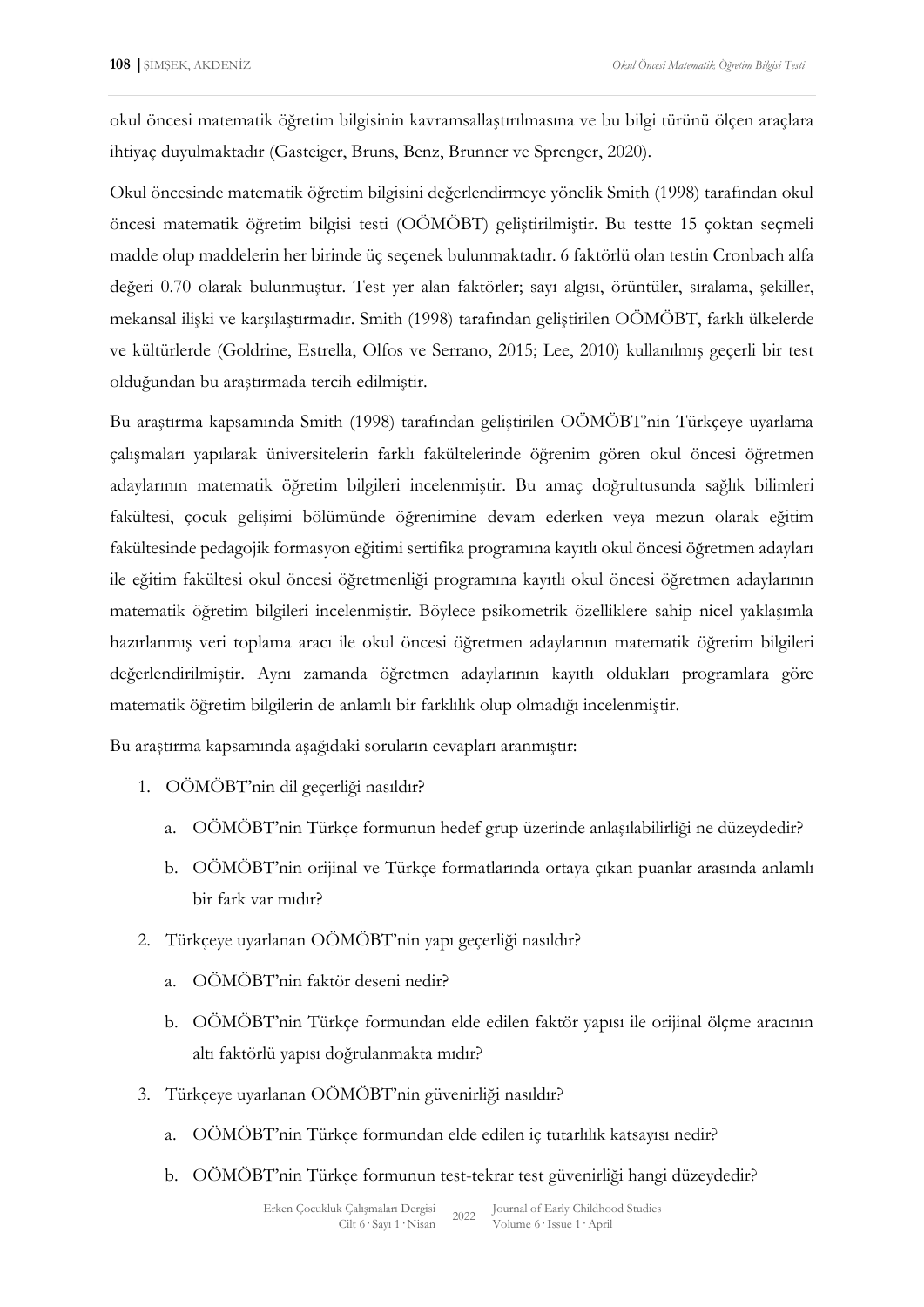- c. OÖMÖBT'nin testinin nihai halinin madde analizleri nasıldır?
- 4. Farklı kaynaklardan yetişen okul öncesi öğretmen adaylarının matematik öğretim bilgileri, kayıtlı oldukları programlara ilişkin anlamlı bir değişiklik bulunmakta mıdır?

### **YÖNTEM**

#### **Araştırmanın Modeli**

Bu araştırmada, okul öncesi öğretmen adaylarının öğrenim gördükleri programlara göre matematik öğretim bilgilerinin nasıl değişim gösterdiği araştırılmıştır. Bu kapsamda öğretmen adaylarının matematik öğretim bilgileri ile öğrenim gördükleri programlar değişken olarak düşünülmüş olup bunlar arasındaki ilişki incelendiğinden bu araştırma, ilişkisel tarama modeline göre kurgulanmıştır.

### **Örneklem Grubu**

Çalışmanın örneklemi, amaçlı örnekleme yöntemlerinden ölçüt örnekleme kullanılarak belirlenmiştir. Ölçüt örnekleme kullanılan araştırmalarda, gözlem birimleri belli niteliklere sahip kişiler, olaylar veya durumlardan oluşabilmektedir (Büyüköztürk, Çakmak, Akgün, Karadeniz ve Demirel, 2008). Bu araştırmaya katılan okul öncesi öğretmen adaylarının 4. sınıfta öğrenim görmeleri, çocuk gelişimi programında öğrenim gören adayların ise pedagojik formasyon sertifika programına kayıtlı olmaları temel ölçüt olarak belirlenmiştir. Yukarıdaki bilgiler ışığında çalışmanın örneklemini üç farklı grup oluşturmaktadır. Birinci grup, dilsel eşdeğerlik çalışması için 3 (%5) erkek ve 61 (%95) kadın olmak üzere toplam 64 öğretmen adayından oluşmaktadır. İkinci grup, testin geçerlik ve güvenirlik çalışmalarının yapıldığı 6 farklı üniversiteden 480 kişilik katılımcı grubudur. Aşağıda Tablo 1'de ikinci grubunun demografik özellikleri sunulmuştur.

| Üniversite*      | Cinsiyet<br>Program |               |       |               |                          |               |       |               |            |               |
|------------------|---------------------|---------------|-------|---------------|--------------------------|---------------|-------|---------------|------------|---------------|
|                  | $CG**$              |               | ÖÖ*** |               | Erkek                    |               | Kadın |               | Eksik veri |               |
|                  |                     | $\frac{0}{0}$ |       | $\frac{0}{0}$ |                          | $\frac{0}{0}$ |       | $\frac{0}{0}$ |            | $\frac{0}{0}$ |
| I Üniversitesi   | 63                  | 13            | 35    |               | 3                        |               | 60    | 13            | 35         |               |
| II Üniversitesi  |                     |               | 43    | 9             |                          |               | 43    | 9             |            |               |
| III Üniversitesi |                     |               | 178   | 37            | 29                       | $^{\circ}$    | 135   | 28            | 14         | 3             |
| IV_Üniversitesi  |                     |               | 89    | 19            | 10                       | っ             | 79    | 16            |            |               |
| V Üniversitesi   |                     |               | 25    | 5             | $\overline{\phantom{0}}$ |               | 25    | 5             |            |               |
| VI Üniversitesi  | 47                  | 10            |       |               |                          |               | 43    | Q             |            |               |
| Toplam           | 110                 | 23            | 370   | 77            | 46                       | 10            | 385   | 80            | 49         | 10            |

Tablo 1. İkinci örneklem grubunun demografik özellikleri

*\*Üniversite isimleri etik kuralları gereğince yukarıdaki şekilde kodlanmıştır, \*\* [Çocuk Gelişimi](http://cgb.kku.edu.tr/), \*\*\*Okul Öncesi Öğretmenliği*

Testin test-tekrar test güvenirliği üçüncü örneklem grubuyla gerçekleştirilmiştir. Bu örneklem grubunda okul öncesi öğretmenliği 3. sınıfta öğrenim gören, "okul öncesi matematiği" ve "özel öğretim yöntemleri" dersini almış 30 öğretmen adayı bulunmaktadır.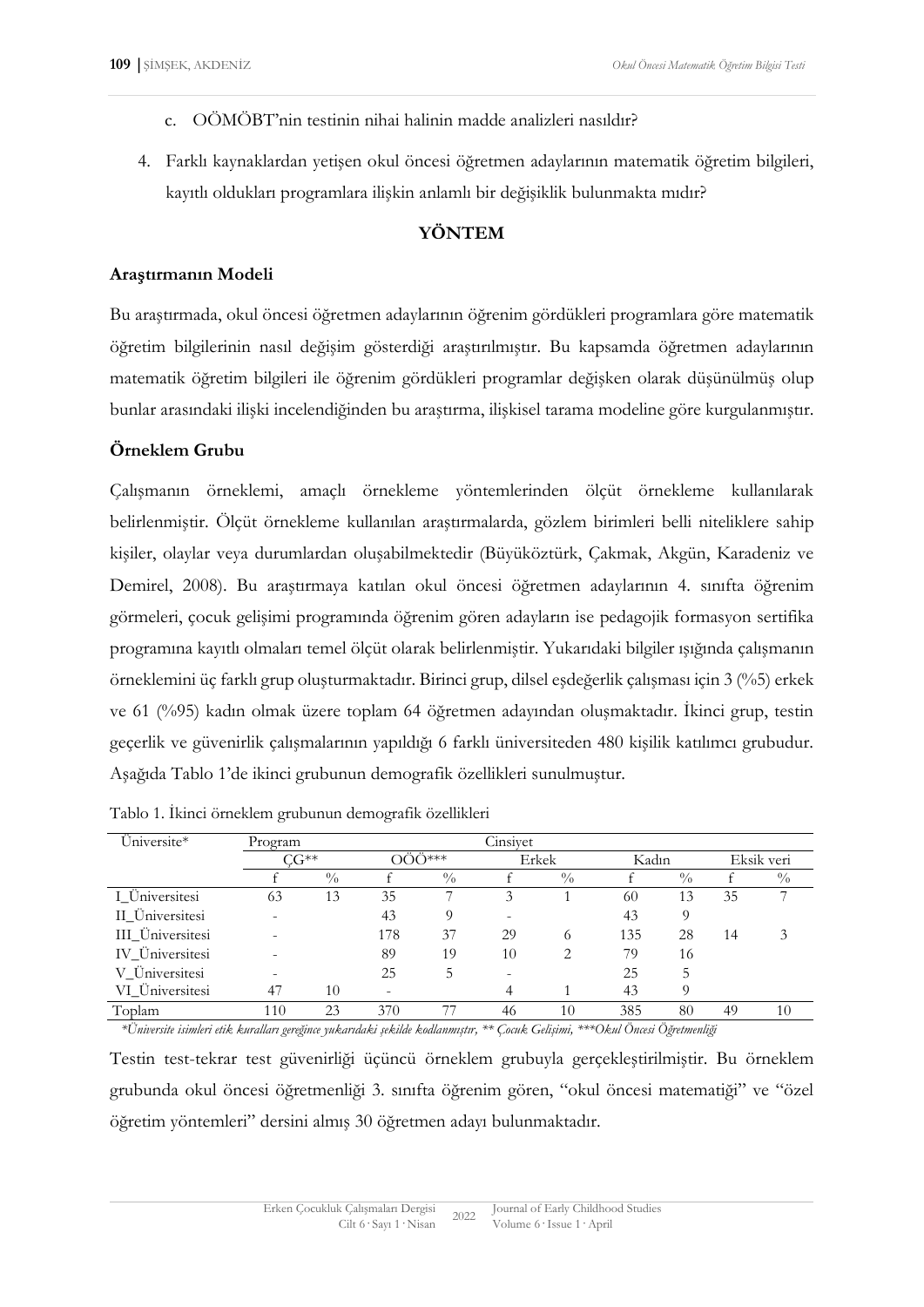Bu araştırmanın örneklem grubunda yer alan, okul öncesi öğretmenliği programı ile çocuk gelişimi programına kayıtlı olan öğretmen adayları yükseköğretime geçiş sınavından (YGS) aldıkları YGS-5 puan türüne göre üniversitelere yerleşmişlerdir. YGS'de ortak müfredata dayalı Türkçe testi, sosyal bilimler testi, temel matematik testi ve fen bilimleri testi yer almaktadır. YGS-5 puan türü hesaplanırken derslerin test puanı üzerindeki ağırlık yüzdeleri şu şekildedir; Türkçe (% 37), temel matematik (% 33), sosyal bilimler (% 20), fen bilimleri (% 10). Araştırmanın örneklem grubundaki okul öncesi öğretmen adayları farklı programlara aynı puan türüne göre yerleşmişlerdir. Fakat her iki programın yerleşme puanları kıyaslandığında okul öncesi öğretmenliği programını, çocuk gelişimi programına göre daha yüksek puan almış öğrencilerin tercih ettiği görülmüştür. Diğer taraftan üniversiteler arasında farklılıklar olmasına rağmen her iki programda da matematik öğretim bilgisi ile alakalı farklı isimlerde dersler verilmektedir. Örneğin, I. üniversitenin çocuk gelişimi programının dördüncü döneminde "çocukluk döneminde matematik ve fen eğitimi" dersi verilmektedir. Okul öncesi öğretmenliği programında ise üçüncü dönemde "okul öncesi matematiği" dersi verilmektedir. Araştırmanın gerçekleştirildiği üniversitelerde, okul öncesi alanında uzman en az üç öğretim üyesi bulunmaktadır ve matematik öğretimi ile alakalı dersler konu alanı uzmanı öğretim üyeleri tarafından verilmektedir.

# **Veri Toplama Aracı**

Bu araştırmada, Smith'in 1998 yılında geliştirmiş olduğu okul öncesi matematik öğretim bilgisi testi (OÖMÖBT) kullanılmıştır. Testte 15 madde bulunmakta olup testten alınabilecek en düşük puan sıfır, en yüksek puan ise 15'tir. Test 6 faktörlü bir yapıdan oluşmuştur. Bu faktörler; sayı algısı, örüntüler, sıralama, şekiller, mekânsal ilişki ve karşılaştırmadır. Ayrıca testin Cronbach alfa değeri .70 olarak ifade edilmiştir. Smith'in ardından test orijinal formuyla veya uyarlamalarıyla Türkiye ve başka ülkelerde kullanılmıştır (Aksu ve Kul, 2017; Esen, Özgeldi ve Haser, 2012; Goldrine ve diğerleri, 2015; Lee, 2010). Araştırmanın farklı örneklem grubuyla gerçekleştirilmiş olması, araştırmayı diğer uyarlama araştırmalarından (Aksu ve Kul, 2017; Esen ve diğerleri, 2012) farklı kılmaktadır.

# **Uyarlama Sürecinde Takip Edilen Adımlar**

Uyarlama çalışmasına başlamadan önce gerekli izinler alınmıştır. Ardından, testin çevirisini gerçekleştirecek iki kişilik çevirmen grubu ve çeviriyi kontrol edecek altı kişi belirlenmiştir. Çevirmen grubu, İngilizce dil yeterliğine sahip matematik eğitimcisi ile matematik öğretmeninden oluşmaktadır. Çeviriyi denetleyecek grup ise iki matematik eğitimcisi, bir okul öncesi eğitimcisi, bir ölçme değerlendirme uzmanı, bir İngilizce alanında uzman ve Türkçe öğretmeni olmak üzere toplam altı kişiden oluşmaktadır.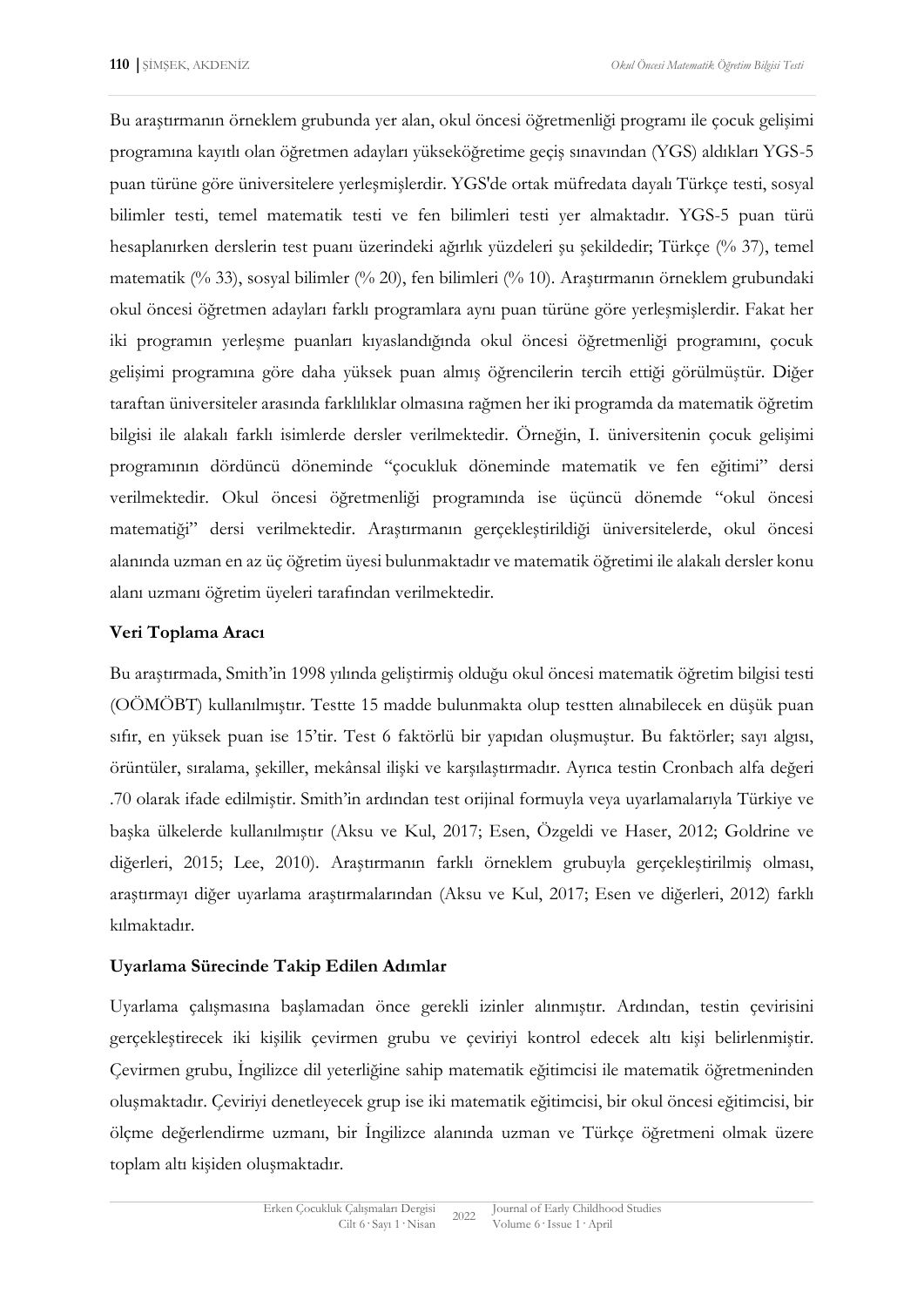# **OÖMÖBT'nin Türkçeye çevrilmesi**

İlk olarak, çevirmen grubu bir araya gelmiş ölçme aracının yapısı tartışılmıştır. Yapılan görüşmede uyarlanan testin orijinal formunda madde kökleri, eksik cümle şeklinde tasarlandığından, bu çalışmada aşağıda belirtilen sebeplerden dolayı madde köklerinin, soru tipinde uyarlanması kararlaştırılmıştır.

- Ölçek uyarlama ilkelerinde eksik cümle formatının Türkçeye tercüme etmek için uygun olmadığının ifade edilmesi (ITC, 2016),
- Türkiye'deki öğretmen adaylarının madde kökü soru tipinde olan maddelere aşina olmaları (YGS, LYS, KPSS gibi sınavlardan dolayı),
- Madde kökü, eksik cümle olan maddelerin Türkçeye çevirisinde anlamsal hataların daha çok olması.

Yukarıdaki sebepler dikkate alınarak çevirmen grubundaki iki uzman tarafından bağımsız bir şekilde testin iki farklı çevirisi yapılmıştır. İki çeviri arasında %58,1 oranında çeviri birliği sağlanmıştır. Ardından çeviri birliği sağlanamayan maddeler üzerinde tartışma yapılarak çeviriler birleştirilmiştir.

# **Çevirinin denetimi**

Çeviriler birleştirildikten sonra altı uzman tarafından çeviri kontrol edilmiştir. Çevirinin denetimini yapan uzmanlardan gelen dönütler doğrultusunda her bir madde tek tek ele alınarak gerekli olan değişiklikler yapılmıştır. Uzman görüşleri doğrultusunda maddelerde yapılan değişiklikler Tablo 2'de sunulmuştur.

| Maddeler | Değişiklikler                                                                                                                  | Maddeler | Değişiklikler                                                                                                                                         |
|----------|--------------------------------------------------------------------------------------------------------------------------------|----------|-------------------------------------------------------------------------------------------------------------------------------------------------------|
|          | Madde kökü ve seçenekler düzeltilmiştir.                                                                                       | 9        | Madde kökü sadeleştirilmiştir.<br>$\bullet$<br>Seçenekler düzenlenmiştir.<br>Hatalı<br>noktalama<br>isareti<br>٠<br>düzeltilmiştir.                   |
| 2        | Madde kökü ve seçenekler düzenlemiş.<br>A seçeneğinde parantez içinde matematik<br>oyununun Türkçesi verilmiştir.              | 10       | kökünde<br>Madde<br>alan<br>ver<br>gereksiz ifadeler çıkarılmıştır.<br>Seçeneklerde ifadesel düzenleme<br>yapılmıştır.<br>Yazım hatası giderilmiştir. |
| 3        | Madde kökünde yer alan gereksiz ifadeler<br>çıkarılmış seçenekler düzenlenmiştir.<br>Hatalı noktalama işareti düzeltilmiştir.  | 11       | Madde kökü ve seçenekler<br>ifadesel olarak düzenlenmiştir.                                                                                           |
| 4        | Madde kökündeki matematiksel kavram<br>farklı bir kullanımı ile değiştirilmiştir.<br>seçeneğinde<br>ifadesel<br>düzenleme<br>B | 12       | Madde kökündeki matematiksel<br>kavram farklı bir kullanımı ile<br>değiştirilmiştir.                                                                  |
|          | yapılmıştır.                                                                                                                   |          | Madde kökü ve seçeneklerde<br>ifadesel düzenleme yapılmıştır.                                                                                         |

Tablo 2. Uzman görüşleri doğrultusunda maddeler üzerinde yapılan değişiklikler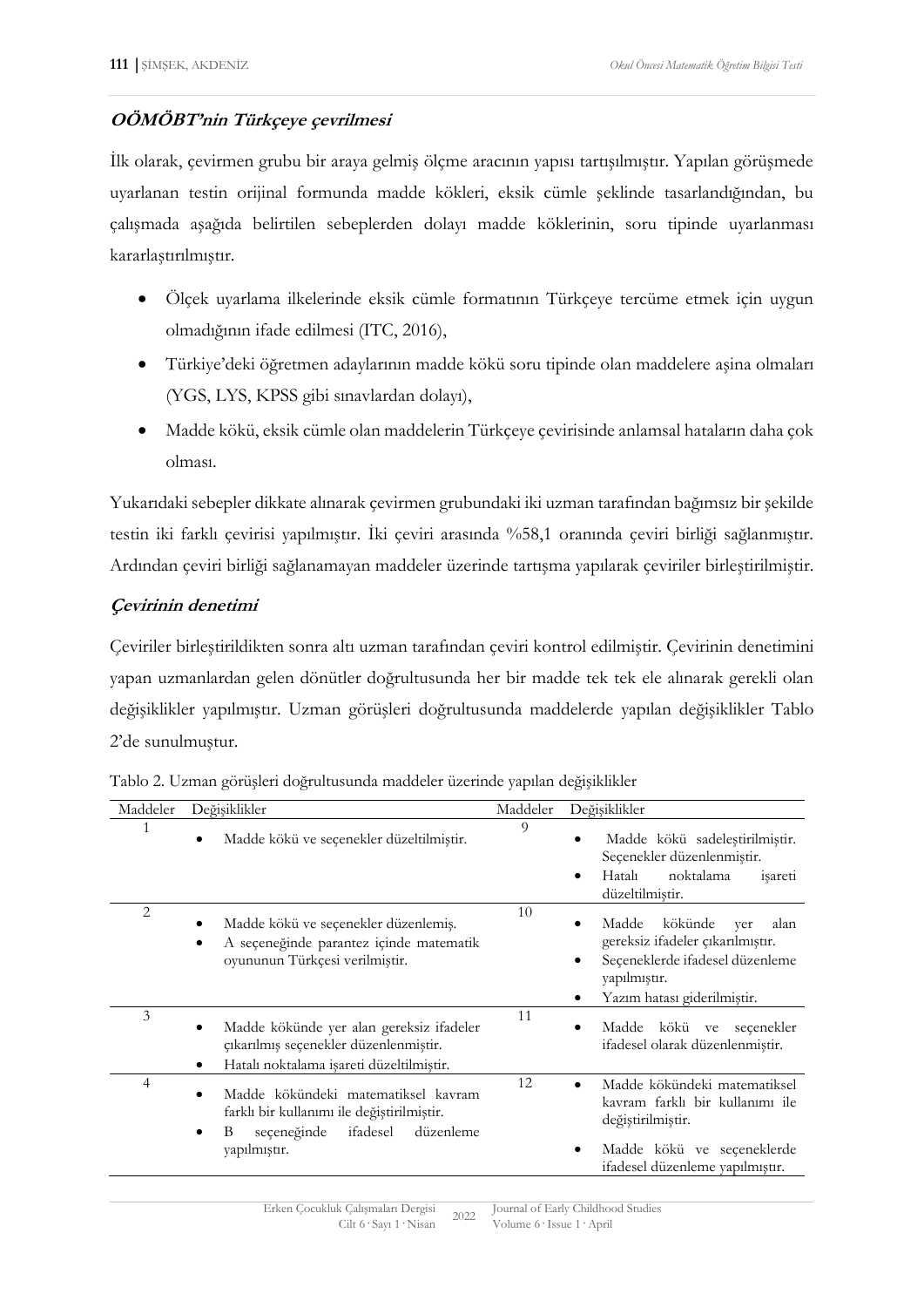| 5 | Madde kökünde yer alan gereksiz ifadeler<br>$\bullet$<br>cikarilmiştir.<br>Seceneklerde<br>ifadesel<br>düzenleme<br>$\bullet$<br>yapılmıştır.<br>Yazım hatası giderilmiştir. | 13                       | Madde kökü sadeleştirilmiş ve<br>madde kökündeki matematiksel<br>kayram farklı bir kullanımı ile<br>değiştirilmiştir.            |
|---|------------------------------------------------------------------------------------------------------------------------------------------------------------------------------|--------------------------|----------------------------------------------------------------------------------------------------------------------------------|
| 6 | Madde kökü ve seçenekler düzeltilmiştir.<br>$\bullet$                                                                                                                        | 14                       | değişiklik<br>Herhangi<br>bir<br>yapılmamıştır.                                                                                  |
| 7 | Madde kökü sadeleştirilmiştir.<br>$\bullet$                                                                                                                                  | 15                       | Madde kökü sadeleştirilmiştir.<br>ifadesel<br>olarak<br>Secenekler<br>düzenlenmiştir.                                            |
| 8 | Madde kökü sadeleştirilmiştir.<br>Seçeneklerde yer alan materyalin açıklaması<br>parantez içinde verilmiştir.                                                                | <b>Test</b><br>yönergesi | formdaki yönergeye<br>Orijinal<br>paralel olarak gereksiz ifadelerin<br>kullanılmaması için teste tekrar<br>yönerge eklenmiştir. |

Maddeler üzerinde düzeltmeler yapıldıktan sonra test tekrar bir matematik eğitimcisinin görüşüne sunulmuştur. Matematik eğitimcisinin olumlu görüşleri doğrultusunda dil geçerliğinin sağlanması için uygulama formu hazırlanmıştır.

# **OÖMÖBT'nin dil geçerliğinin belirlenmesi**

15 madde ile ilgili uzman görüşleri alındıktan sonra test formu oluşturularak dil geçerliği uygulamasına başlanmıştır. Dil geçerliği uygulaması iki aşamada yürütülmüştür. Birinci aşamada, çeviri sonrası sorgulama tekniği kullanılmıştır. Varrichio (2004), ölçek uyarlaması çalışmasında, çeviri yapıldıktan sonra, ölçeğin uygulanacağı hedef gruptan seçilecek küçük bir gruba, maddelerin anlaşılıp anlaşılmadığını incelemek amacıyla bir uygulama yapılması gerektiğini belirtmektedir. Bu bağlamda dilsel eşdeğerliğin sağlanması için maddelerin okul öncesi öğretmen adayları için ne anlam ifade ettiği, maddelerde anlaşılmayan hususlar olup olmadığı ve öğretmen adaylarının uyarlanan form hakkındaki genel düşüncelerinin öğrenilmesi amacıyla geçerlik ve güvenirlik çalışmalarında çalışılacak grubun özelliklerini yansıtan okul öncesi öğretmenliği 4.sınıf öğrencisi olan 39 öğrenciye (36 kadın, 3 erkek) test sınıf ortamında araştırmacı tarafından uygulanmıştır. İkinci aşamada ise madde eşdeğerliğini belirlemek için İngilizce öğrenim gören okul öncesi öğretmenliği 4. sınıf öğrencilerinin oluşturduğu 25 kişilik gruba, ölçeğin kaynak ve hedef formları 2 hafta arayla araştırmacı tarafından uygulanmıştır.

# **OÖMÖBT'nin yapı geçerliğinin belirlenmesi**

Altı farklı üniversiteden 480 öğretmen adayı testi cevaplandırmıştır. Elde edilen veriler ışığında testin yapı geçerliği, SPSS 22 ve LISREL 9.30 paket programları kullanılarak belirlenmiştir.

# **OÖMÖBT'nin güvenirliğinin belirlenmesi**

Testi oluşturan maddeler 1 (doğru) ve 0 (yanlış veya boş) şeklinde kodlandığı için iç tutarlılık güvenirliğinde KR-20 güvenirlik katsayısı kullanılmış ve bu katsayı Microsoft Excel paket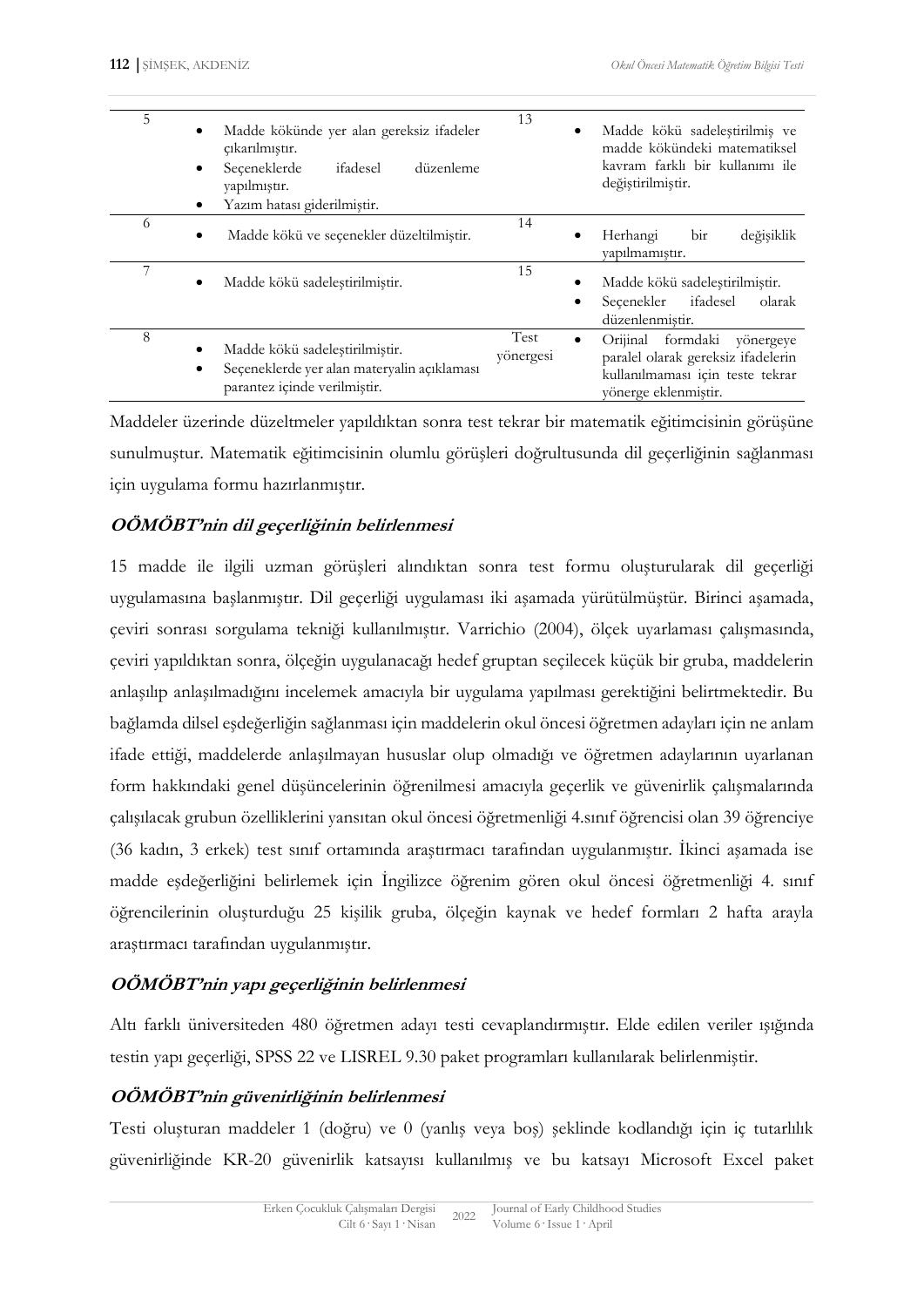programında hesaplanmıştır. OÖMÖBT'nin güvenirliğini tespit etmek için yapılan çalışmalardan biri de test-tekrar test yöntemidir. Bu yöntemde ölçme aracının kararlılık gösterip göstermediğini belirlemek için, ölçek aynı gruba belli bir zaman aralığıyla iki kez uygulanır. Seçer (2015)'e göre iç tutarlığı yüksek, açımlayıcı faktör analizi ve doğrulayıcı faktör analizi ile faktör yapısı test edilip doğrulanan bir ölçeğin zamana karşı değişmezlik gösterme ihtimali düşük olacaktır. Fakat değişiklik gösterme ihtimali için test-tekrar test güvenirliğine bakılmalı araştırma sürecince raporlaştırılmalıdır. Bu maksatla OÖMÖBT'nin test-tekrar test güvenirliği çalışması İç Anadolu bölgesindeki bir üniversitenin 3. sınıfında öğrenim gören "okul öncesi matematiği" dersini almış 30 öğretmen adayı ile gerçekleştirilmiştir. Test araştırmacı tarafından sınıf ortamında dört hafta arayla katılımcılara uygulanmıştır.

### **BULGULAR**

### **Dilsel Eşdeğerliğe İlişkin Bulgular**

Testin dilsel eşdeğerliği iki aşamada belirlenmiştir. Birinci aşamada, testin uzman görüşleri sonrasındaki nihai formu 39 okul öncesi öğretmen adayına uygulanmıştır. Bu uygulamanın amacı, öğretmen adayları tarafından madde kökleri veya seçeneklerde anlaşılmayan kavramları ve ifadeleri belirlemektir. Tablo 3'te elde edilen bulgular sunulmuştur.

| Maddeler |         | Madde köklerinin ve seçeneklerin anlaşılabilirliği* | Maddelerde anlaşılmayan ifade ya da kavram** |     |  |
|----------|---------|-----------------------------------------------------|----------------------------------------------|-----|--|
|          | Yeterli | Yeterli değil                                       | Var                                          | Yok |  |
|          | 33      |                                                     |                                              | 38  |  |
|          | 33      |                                                     |                                              | 30  |  |
|          | 36      |                                                     |                                              | 35  |  |
|          | 36      |                                                     |                                              | 35  |  |
|          | 35      |                                                     |                                              | 34  |  |
|          | 32      |                                                     |                                              | 31  |  |
|          | 36      |                                                     |                                              | 39  |  |
|          | 34      |                                                     |                                              | 36  |  |
|          | 33      |                                                     |                                              | 36  |  |
| 10       | 36      |                                                     |                                              | 38  |  |
|          | 32      |                                                     |                                              | 31  |  |
| 12       | 35      |                                                     |                                              | 38  |  |
| 13       | 36      |                                                     |                                              | 37  |  |
| 14       | 38      |                                                     |                                              | 39  |  |
| 15       | 37      |                                                     |                                              | 38  |  |

Tablo 3. Öğretmen adaylarına göre testin anlaşılabilirliği

*\* Sayısal değerler, testin anlaşılabilirliğini yeterli ya da yeter değil olarak değerlendiren öğretmen adaylarının sayısını ifade etmektedir. \*\* Sayısal değerler, maddelerde anlaşılmayan ifade ya da kavram var mı? Sorusuna var veya yok şeklinde cevap veren öğretmen adaylarının sayısını ifade etmektedir.* 

Tablo 3'te göre öğretmen adaylarının çoğu madde köklerini, seçenekleri, kavram ve ifadeleri anlaşılır bulmuşlardır. Testte anlaşılmayan kavram veya ifade olduğunu düşünen öğretmen adaylarının görüşlerinden örnekler aşağıda sunulmuştur.

*Ben anladım fakat C seçeneğindeki "ayıcıklar" kelimesinin daha açık ifade edilmesi sağlanabilirdi.(Ö33 3.madde)* 

*Uzamsal ilişki derken tam olarak neyin kastedildiği açıklanmalı bence.(Ö19 6.madde)*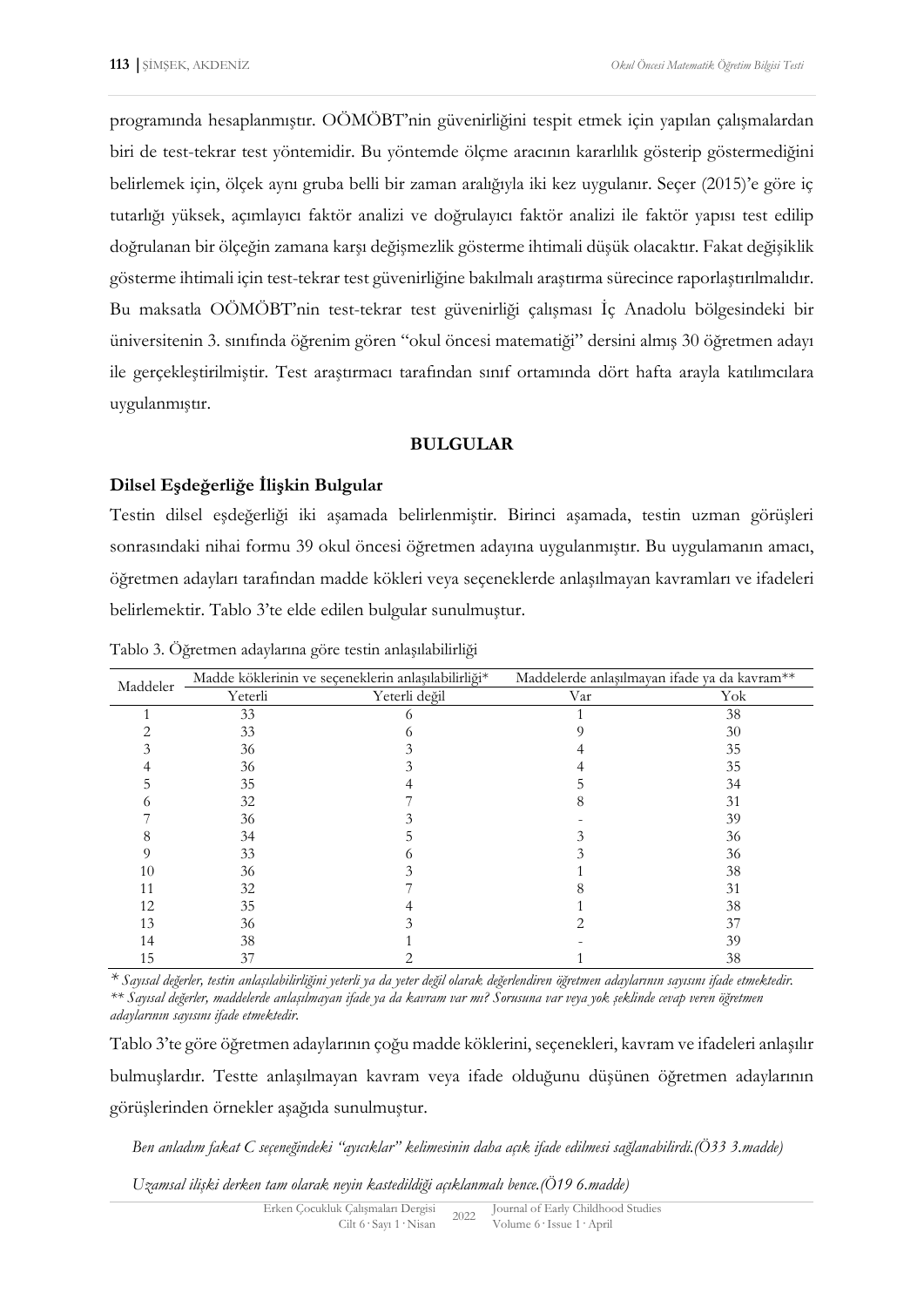*Şıklarda grafiğin tanımı ve nasıl okuyup anlaşılacağı konusunda bilgi veren bir seçenek olabilir.(Ö32 11.madde) Kavramsal anlama ne demek olduğunu bilmiyorum. (Ö20 13.madde)* 

Madde kökleri veya seçeneklerin anlaşılır şekilde ifade edilmediğini düşünen öğretmen adaylarının görüşlerinden örnekler aşağıda sunulmuştur.

*Sorunun A seçeneğinde tam olarak ne demek istediğini anlamadım.(Ö26, 2.madde)* 

*Soru ve seçenekler daha açıklayıcı olmalı. (Ö32 9.madde)* 

*A şıkkı daha açık olmalı ( Ö29 9.madde)* 

*Soruda "ilk defa" öğretim vurgusu yapılması gerekiyor. (Ö34 13.madde)* 

Yukarıdaki görüşler ışığında tüm öğretmen adaylarıyla sınıf ortamında bir matematik eğitimcisi rehberliğinde bir görüşme gerçekleştirilmiş ve kayıt altına alınmıştır. Görüşmede katılımcılara her bir maddeye yönelik görüşlerini ve önerilerini açıklamaları istenmiştir. Yapılan görüşmenin kayıtları araştırmacı ve bir uzman tarafından dinlenerek tartışılmış ve testte düzeltmeler yapılmıştır. Yapılan düzeltmeler Tablo 4'te verilmiştir.

| Maddeler | Değişiklikler                                                                                                                 | Maddeler          | Değişiklikler                                              |
|----------|-------------------------------------------------------------------------------------------------------------------------------|-------------------|------------------------------------------------------------|
|          | Herhangi bir değişiklik yapılmamıştır.                                                                                        | 9                 | A seçeneği ifadesel olarak<br>düzenlenmiştir.              |
| 2        | Madde kökü ve seçenekler düzeltilmiştir.<br>A seçeneğinde parantez içinde Türkçesi<br>verilen matematik oyunu kaldırılmıştır. | 10                | Herhangi bir değişiklik<br>yapılmamıştır.                  |
| 3        | Madde kökü ifadesel olarak düzenlenmiştir.                                                                                    | 11                | Madde kökündeki kavram<br>$\bullet$<br>düzeltilmiştir.     |
| 4        | B seçeneğinde ritmik sayma şarkısı<br>eklenmiş tekerleme ibaresi kaldırılmıştır.                                              | 12                | Herhangi bir değişiklik<br>$\bullet$<br>yapılmamıştır.     |
| 5        | Herhangi bir değişiklik yapılmamıştır.                                                                                        | 13                | Madde kökü ifadesel olarak<br>$\bullet$<br>düzenlenmiştir. |
| 6        | Madde kökü ve seçenekler düzeltilmiştir.                                                                                      | 14                | Herhangi bir değişiklik<br>٠<br>yapılmamıştır.             |
| 7        | Herhangi bir değişiklik yapılmamıştır.                                                                                        | 15                | Herhangi bir değişiklik<br>٠<br>yapılmamıştır.             |
| 8        | A seçeneğindeki "ponpon" kelimesinin<br>parantez içindeki açıklaması kaldırılmıştır.                                          | Test<br>vönergesi | Herhangi bir değişiklik<br>$\bullet$<br>yapılmamıştır.     |

Tablo 4. Dilsel eşdeğerliğin birinci aşamasında testte yapılan düzeltmeler

Dilsel eşdeğerliğin ikinci aşamasında ise yeterli seviyede İngilizce bilen ve hedef grubun özelliklerini taşıyan 25 kişilik katılımcı gruba önce testin orijinal formu uygulanmıştır. İki hafta sonra aynı gruba testin Türkçe formu uygulanmıştır. 25 öğrenciden elde edilen veriler istatistiksel olarak analiz edilmiştir. Verilerin normal dağılıma uygunluk gösterip göstermediğini belirlemek ve uygun istatistik yöntemi seçmek amacıyla katılımcıların sayısı 50 kişiden az olduğu için Shapiro-Wilk testi uygulanmıştır. Elde edilen bulgular Tablo 5'te sunulmuştur.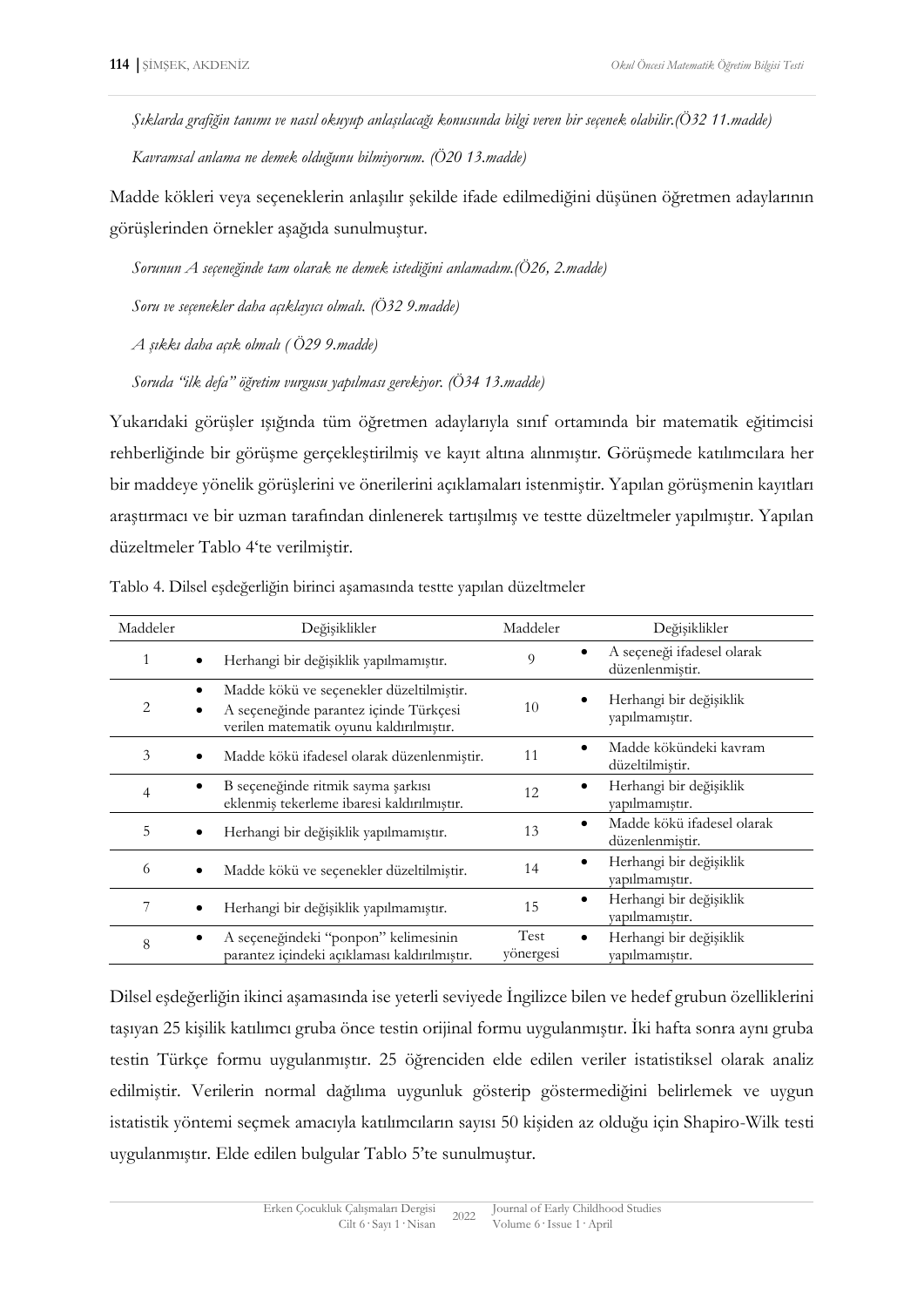|  | Tablo 5. Uyarlanan testin normallik testi sonuçları |  |  |
|--|-----------------------------------------------------|--|--|
|  |                                                     |  |  |

| Parametreler | Değerler |
|--------------|----------|
| N            | ت        |
| Shapiro-Wilk | .950     |
|              | .248     |

Tablo5'e göre yapılan Shapiro Wilk testi sonucu p>.05 olduğu için uyarlanan testten elde edilen puanların dağılımı .05 düzeyinde normal dağılım göstermektedir. Testin kaynak ve hedef dil formlarından elde edilen verilerin normal dağılıma uygunluğa ilişkin histogram grafiği ve normal Q-Q grafiği incelenmiştir. Şekil 1 incelendiğinde histogram grafiğine göre medyan, mod ve ortalama değerlerinin normal dağılıma uygunluk gösterdiği görülmektedir. Şekil 2'deki Q-Q grafiği de dağılımın normal dağılıma uygun olduğunu göstermektedir.



Şekil 1. Testin Kaynak ve Hedef Dil Formlarından Elde Edilen Verilerin Normal Dağılıma Uygunluğa İlişkin Histogram Grafiği



Şekil 2. Testin Kaynak ve Hedef Dil Formları Ortalama Puanları Farkının Normal Dağılıma Uygunluğa İlişkin Q-Q Grafiği

Test puanlarının normal dağılım gösterdiği için dil geçerliğinin sağlanıp sağlanmadığını tespit etmek için Pearson Momentler Çarpımı korelasyonu dikkate alınmıştır. Tablo 6'da kaynak ve hedef dil test puanlarının korelasyon analizinden elde edilen veriler sunulmuştur.

| Test       | ヽ<br><b>.</b> | . .  |      |      |      |
|------------|---------------|------|------|------|------|
| Kaynak Dil | $\cap$<br>25  | 7.64 | 1.93 | .686 | .000 |
| Hedef Dil  | ر ے           | 9.24 | 2.04 |      |      |

Tablo 6. Dil geçerliği için pearson momentler çarpımı korelasyon katsayısı sonucu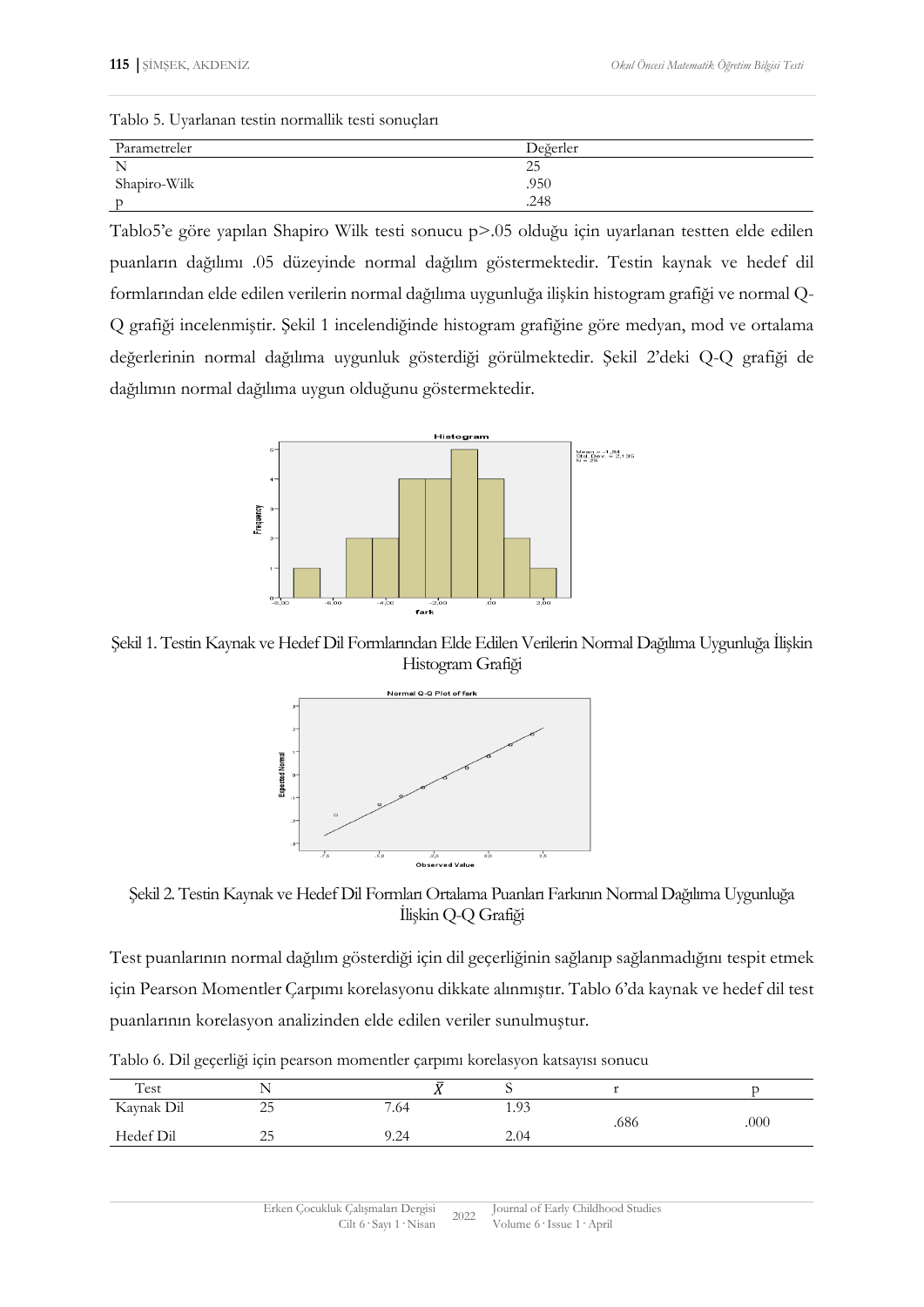Gerber ve Finn (2005) korelasyon katsayısı ilişki düzeyini r>.60 ise kuvvetli ilişki; .30≤ r ≤ .60 orta kuvvette ilişki; r <.30 ise zayıf ilişki şeklinde sınıflandırmışlardır. Tablo 5 incelendiğinde uyarlanan testin hedef ve kaynak dil form puanları arasında kuvvetli ve anlamlı bir ilişki söylenebilir (r=.686; p<.001). Yapılan tüm analizler sonucunda testin orijinali ile Türkçe formunun dilsel olarak eş değer ve çevirisi yapılan testin dil geçerliğinin sağlandığı görülmüştür.

# **Geçerliğe İlişkin Bulgular**

Testin geçerliğini sağlamak için yapı geçerliği incelenmiştir. Yapı geçerliği açımlayıcı faktör analizi (AFA) ve doğrulayıcı faktör analizi (DFA) ile belirlenmiştir. Elde edilen bulgular aşağıda sunulmuştur.

# **Açımlayıcı Faktör Analizi**

OÖMÖBT'nin Türkçeye uyarlanmış formunun faktör desenini belirlemek için yapılan faktör analizi çalışmasının ilk adımında uyarlamanın yapılacağı örneklem grubunun faktör analizine uygunluk gösterip göstermediğini tespit etmek için Kaiser Mayer Olkin ve Barlett testleri kullanılmıştır. Kaiser Mayer Olkin değeri, 0.80-0.90 arasında çok iyi, 0.90 ve üzerinde mükemmel olarak kabul edilmektedir (Büyüköztürk, 2017). Pallant (2001) KMO değeri için kabul edilebilir sınırın 0.60 olduğunu belirtmiştir. Yapılan analiz sonucunda testin KMO değeri .65 bulunmuştur. KMO değerinin kabul edilebilir olması testteki her bir değişkenin, diğer değişkenler tarafından tahmin edilebileceği anlamına gelmektedir. Aynı veriler için hesaplanan Bartlett Küresellik Testi ise 847.817 olarak hesaplanmıştır ve .001 seviyesinde anlamlıdır. Elde edilen bu sonuçlar faktör analizi yapılmasının uygun olduğunu göstermektedir. Şekil 3'teki çizgi grafiği incelendiğinde AFA sonucunda ölçekteki maddelerin öz değeri 1'den büyük olan altı faktör kapsamında olduğu tespit edilmiştir.



### Şekil 3. Çizgi Grafiği

Belirlenen faktörler orijinal ölçme aracında olduğu gibi "sayı algısı", "örüntüler", "sıralama", "şekiller", "mekânsal ilişki" ve "karşılaştırma" olarak adlandırılmıştır. Testteki maddelerin faktör yüklerinin .30'dan fazla bir değerde olduğu ve binişik madde bulunmadığı için ölçme aracından madde çıkarılmamıştır. Maddelere ilişkin faktör yükleri Tablo 7'de sunulmuştur.<br>Tablo 7'de sunulmuştur. Maddelere ilişkin faktör yüklerinin 30'dan fazla bir değerde olduğu ve binişik madde bulunmadığı için madde çıkarılmam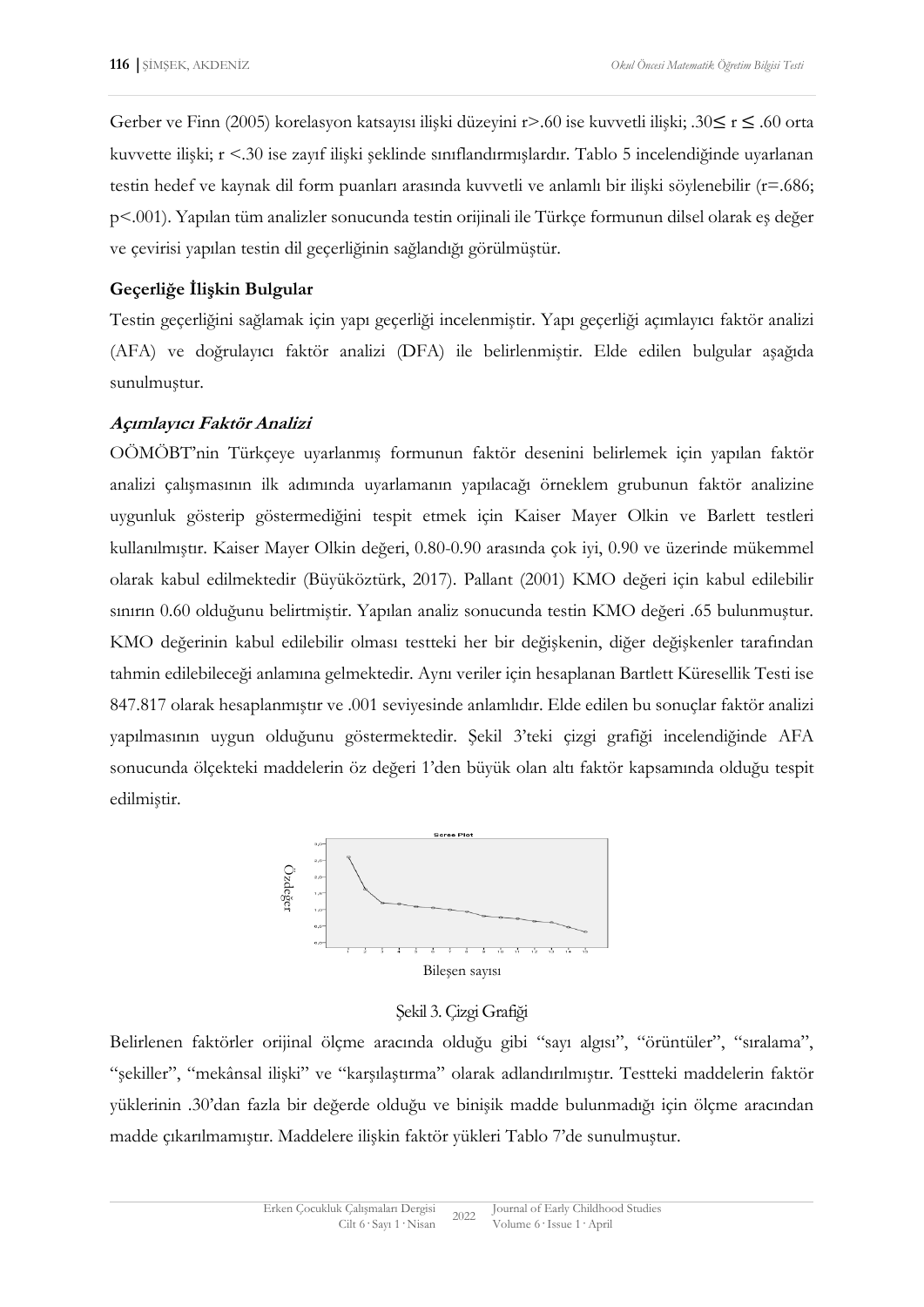| Faktörler       | Madde No                   | Faktör Yükü                    |
|-----------------|----------------------------|--------------------------------|
|                 | 5                          | .78                            |
|                 | 10                         | .83                            |
| Sayı algısı     | 12                         | .64                            |
|                 | Açıkladığı varyans % 17.35 |                                |
|                 | 8                          | .87                            |
| Örüntüler       | 15                         | .88                            |
|                 | Açıkladığı varyans %10.78  |                                |
|                 | 7                          | .60                            |
| Sıralama        | 9                          | .78                            |
|                 | Açıkladığı varyans %7.98   |                                |
|                 | 1                          | .67                            |
| Şekiller        | 13                         | .36                            |
|                 | 14                         | .62                            |
|                 | Açıkladığı varyans %7.80   |                                |
|                 | $\overline{2}$             | .87                            |
| Mekânsal ilişki | 6                          | .56                            |
|                 | Açıkladığı varyans %7,26   |                                |
|                 | 3                          | .71                            |
| Karşılaştırma   | 4                          | .68                            |
|                 | 11                         | .40                            |
|                 | Açıkladığı varyans %7.04   |                                |
|                 |                            | Açıklanan Toplam Varyans = %58 |

Tablo 7. OÖMÖBT'nin faktör yapısı ve faktör yükleri

# **Doğrulayıcı Faktör Analizi**

Testte belirlenen faktörlerin hedef dilde doğrulanıp doğrulanmadığını ve testin genel yapısına ait faktör yapısını ortaya koymak için DFA kullanılmıştır. Yapılan analiz sonucunda, faktör yapısının .05 düzeyinde anlamlılığı araştırılmış ve t değeri 1,96'dan az olan bir madde görülmemiştir. Ayrıca faktör yük ve hata varyansları da anlamlı şekilde sıfırdan farklı bulunmuştur. Faktör yapısına ait yapı Şekil 4'te gösterilmiştir.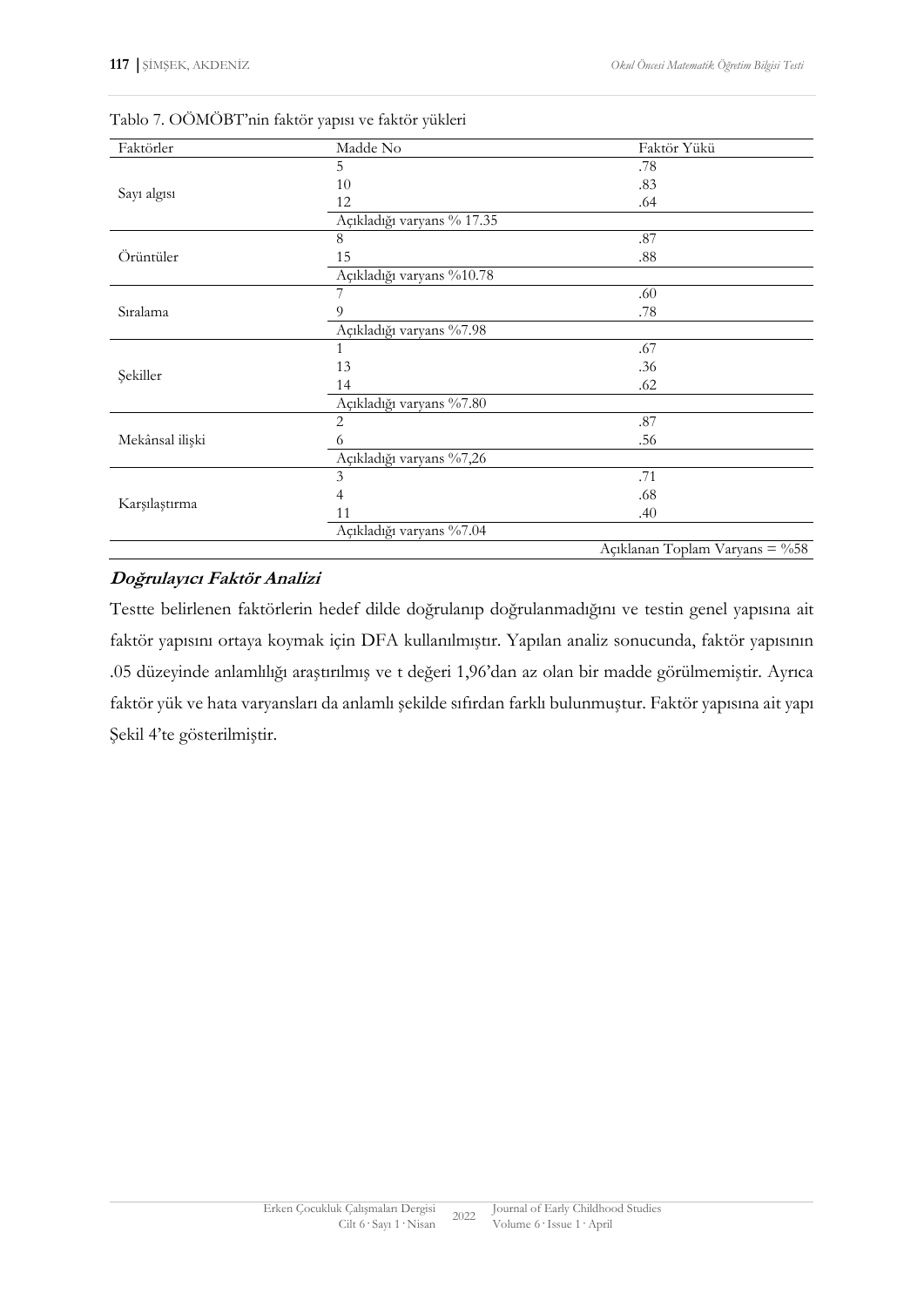

Chi-Square=143.51, df=75, P-value=0.00000, RMSEA=0.044

### Şekil 4. OÖMÖBT'nin Altı Faktörlü Yapısına İlişkin Faktör Yapısı

Şekil 4'te görüldüğü gibi test sayı algısı, örüntü, sıralama, şekiller, mekânsal ilişkiler ve karşılaştırma olmak üzere altı alt boyuttan oluşmaktadır. Testin faktör yükleri .28 ile .91 arasında değişmektedir. Kuramsal model ile veri arasındaki uyumu değerlendirmek için hesaplanan modele ait uyum değerleri Tablo 8'de verilmiştir.

| Indeks              | Mükemmel    | Kabul edilebilir | Veriler | Sonuc                 |
|---------------------|-------------|------------------|---------|-----------------------|
| Ki-Kare (□ □ □ □ df | $0 - 2$     | $2 - 3$          | 1.91    | Mükemmel uyum         |
| <b>RMSEA</b>        | $\leq 0.05$ | $\leq 0.08$      | .044    | Mükemmel uyum         |
| RMR                 | $\leq 0.05$ | $\leq 0.08$      | .010    | Mükemmel uyum         |
| <b>SRMR</b>         | $\leq 0.05$ | $\leq 0.08$      | .048    | Mükemmel uyum         |
| CFI                 | $\geq .95$  | $\geq 90$        | .91     | Kabul edilebilir uyum |
| <b>NFI</b>          | $\geq .95$  | $\geq 90$        | .84     | Zayıf uyum            |
| IFI                 | $\geq .95$  | $\geq 90$        | .92     | Kabul edilebilir uyum |
| GFI                 | $\geq .95$  | $\geq 90$        | .96     | Mükemmel uyum         |

Tablo 8. Doğrulayıcı Faktör Analizine İlişkin Hesaplanan Uyum İndeksleri\*

*\*(Anderson ve Gerbing, 1984; Baumgartner ve Homburg, 1996; Schermelleh-Engel, Moosbrugger ve Müller, 2003; Kline, 2005; Sümer, 2000; Şimşek, 2007)*

DFA'daKi-Kare  $\Box$   $\Box$   $\Box$  df değerinin 1.91 ( $\chi$ <sup>2=142.51</sup>, df=75, p=.00) olduğu ve bu değerin mükemmel uyum gösterdiği görülmektedir. Diğer uyuşma değerleri; RMSEA=.044, GFI=.96, CFI=.91, NFI=.84, IFI=.92 ve SRMR= .048 olarak bulunmuştur.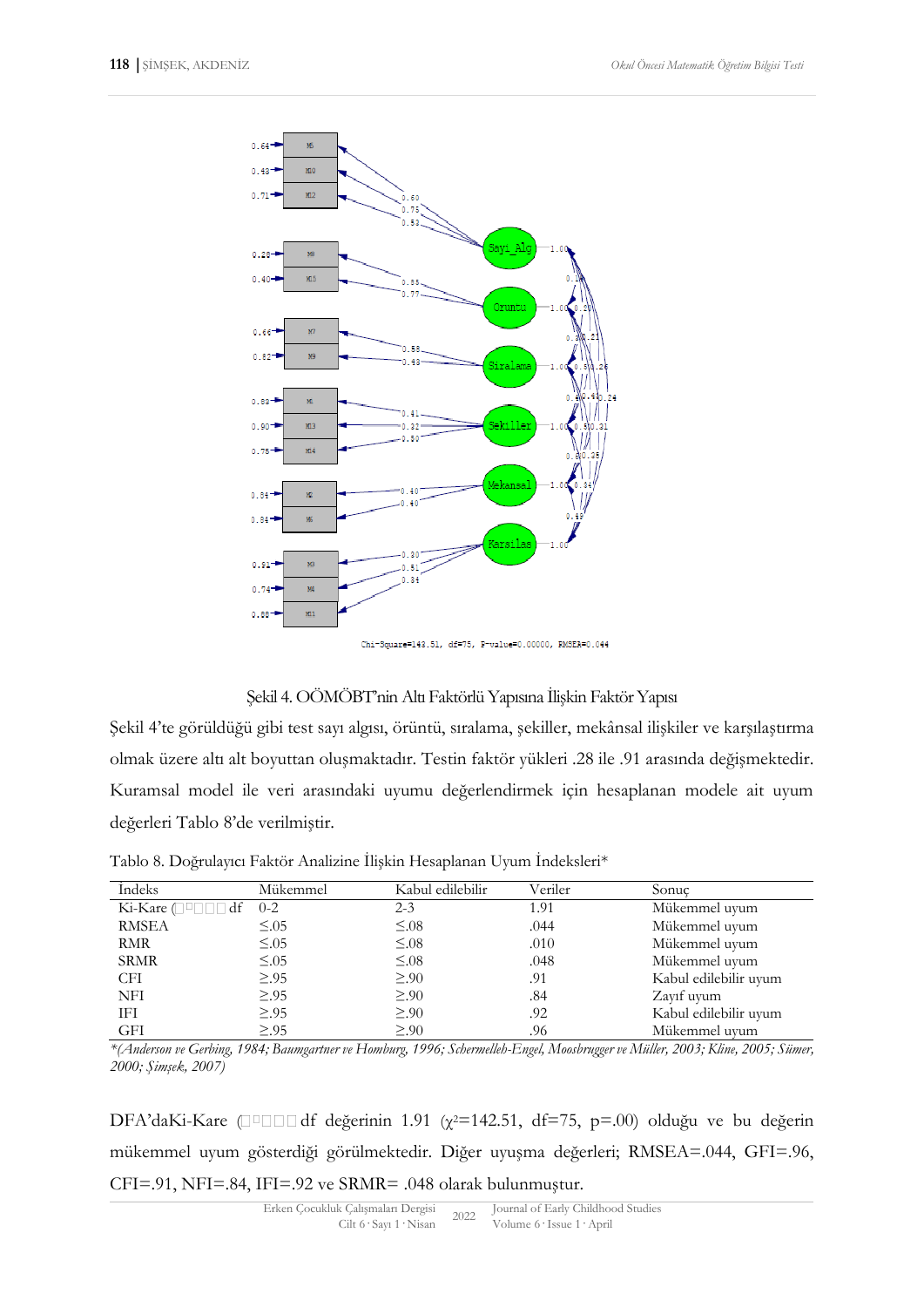#### **Güvenirliğe İlişkin Bulgular**

Testin Türkçe formunun güvenirliğini belirlemek için iç tutarlılık katsayısı ve test-tekrar test güvenirlik katsayıları hesaplanmıştır.

### **İç tutarlığa ilişkin bulgular**

OÖMÖBT'nin Türkçe formunun güvenirliği için KR-20 iç tutarlılık katsayısı hesaplanmıştır. KR-20 yöntemi ölçme aracına verilen doğru cevaplar "1" yanlış ve boş verilen cevaplar "0" şeklinde puanlandığında kullanılabilmektedir. KR-20 formülü, testteki tüm maddelerin aynı özelliği ölçtüğü varsayımına dayanmaktadır (Seçer, 2015).



Şekil 5. KR-20 Güvenirlik Katsayısının Hesaplanmasında Kullanılan Formül (Bademci, 2011)

Şekil 5'te sunulan formül doğrultusunda OÖMÖBT'nin KR-20 güvenirlik katsayısının belirlenmesinde Microsoft Excel 2010 paket programı kullanılmış ve testin geneli için bu değer .73 olarak hesaplanmıştır. Büyüköztürk (2017)'e göre güvenirlik katsayısının .70 ve üzerinde olması kabul edilebilirdir. OÖMÖBT'nin iç tutarlılık güvenirlik katsayısı değeri .73 olduğundan testin güvenirliği sağlanmıştır.

# **Test-Tekrar Test Yöntemine İlişkin Bulgular**

Testin zamana karşı güvenirliğini belirlemek için test-tekrar test güvenirliği hesaplanmış ve "OÖMÖBT'nin Türkçe formunun test-tekrar test güvenirliği hangi düzeydedir?" araştırma sorusuna cevap aranmıştır. Birinci uygulamaya okul öncesi öğretmenliği bölümünde 3. sınıfa devam eden ve "okul öncesi matematiği" dersini almış 41 öğretmen adayı katılmıştır. Ancak ikinci uygulamaya öğrenci devamsızlıkları nedeniyle 30 öğretmen adayı katılmıştır. Her iki uygulamada katılımcı olarak bulunan 30 öğretmen adayından elde edilen veriler istatistiksel olarak analiz edilmiştir. İki uygulamadan elde edilen puanların normalliğini belirlemek amacıyla çarpıklık katsayısı ve aritmetik ortalama gibi betimsel istatistikler hesaplanmıştır. Elde edilen bulgular Tablo 9'da sunulmuştur.

Tablo 9. Katılımcılardan elde edilen veriler için normallik testleri

| Uygulama                    |       |              | .<br>Carpıklık | Basıklık     | Mın | Max |  |
|-----------------------------|-------|--------------|----------------|--------------|-----|-----|--|
| $\mathbf{r}$<br>1. Uygulama | 10.46 | 1.81         | .206           | ---<br>ں ، ب |     |     |  |
| Jygulama<br>ں .ے            | 10.20 | O5<br>1. J J | $-657$<br>.v.  | -4<br>+1V    |     | .   |  |

Erken Çocukluk Çalışmaları Dergisi k Çalışmaları Dergisi<br>Cilt 6 · Sayı 1 · Nisan 2022 Journal of Early Childhood Studies Volume 6· Issue 1· April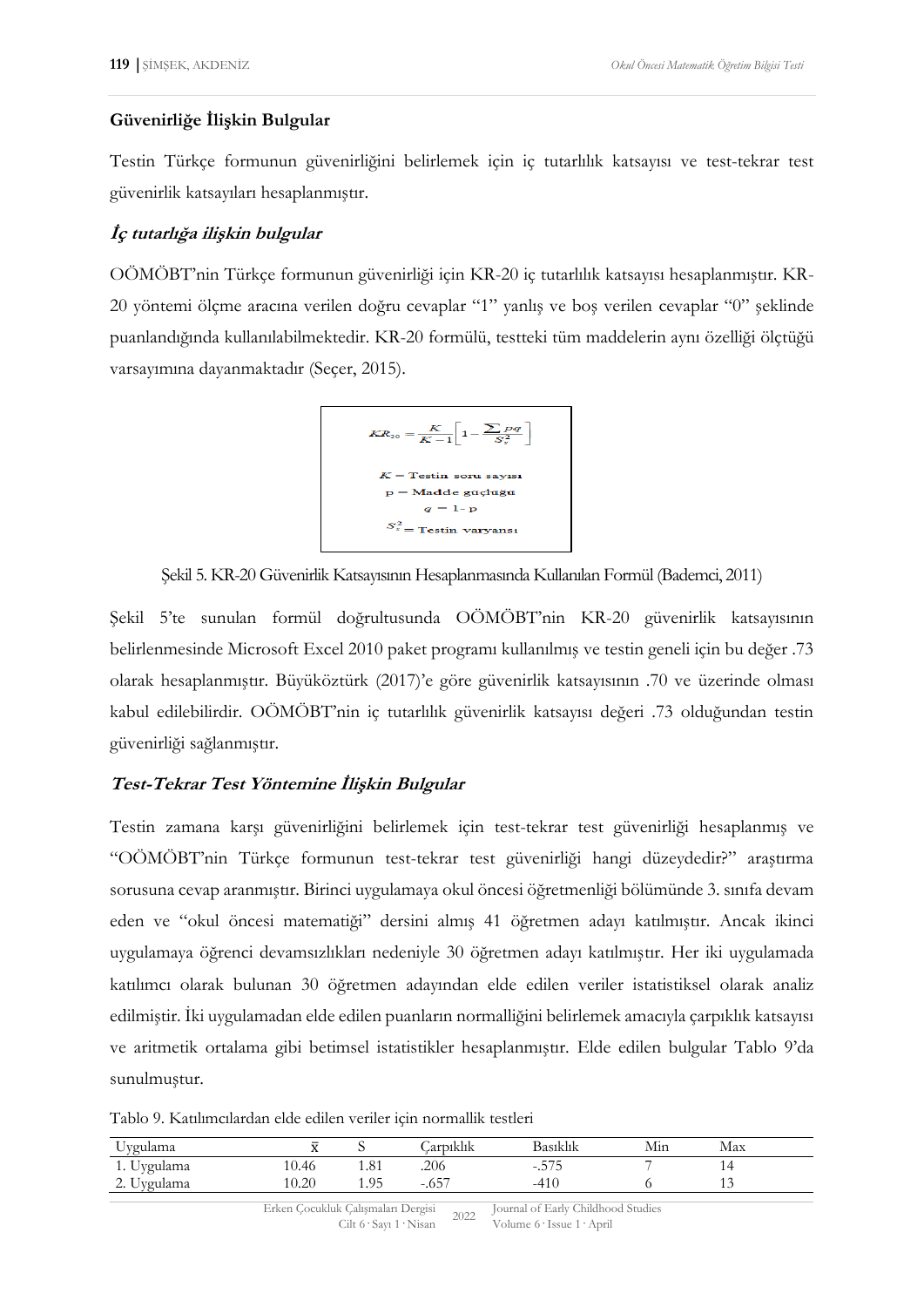Tablo 9 incelendiğinde, birinci uygulamanın aritmetik ortalama puanı 10.46, ikinci uygulamanın aritmetik ortalama puanı 10.20 olarak hesaplanmıştır ve bu iki değerin birbirine yakın olduğu gözlemlenmektedir. Birinci ve ikinci uygulamadan elde edilen puanların çarpıklık ve basıklık katsayılarının ise -1 ile +1 aralığında değer aldığı ve normal dağılıma uygunluk gösterdiği tespit edilmiştir. Ayrıca bu dağılımlara ilişkin Q-Q grafiği Şekil 6'da gösterilmiştir.



Şekil 6. Test-Tekrar Test Puanlarının Normal Dağılıma Uygunluğu İçin Q-Q Grafiği

Şekil 6'daki Q-Q grafiği incelendiğinde noktaların 45 derecelik doğru düzlemi üzerinde birbirine yakın aralıklarda bulunduğu görülmektedir. Bu da dağılımın normal dağılıma uygun olduğunun bir göstergesidir. İki hafta ara ile yapılan iki uygulamadan sonra ortaya çıkan Pearson momentler çarpımı korelasyon katsayısı Tablo 10'da sunulmuştur.

|  | Tablo 10. Test-tekrar test güvenirliği için pearson momentler çarpımı korelasyon katsayısı sonucu |  |  |  |  |
|--|---------------------------------------------------------------------------------------------------|--|--|--|--|
|  |                                                                                                   |  |  |  |  |

| Jygulama                                 |           |                                    |      |                         |      |
|------------------------------------------|-----------|------------------------------------|------|-------------------------|------|
| 1.Uygulama                               | IJΨ       | 10.46                              | 1.01 | $-111$<br>$\sqrt{ }$    | .000 |
| <u>vg</u> ulama<br>$\sim\!\!\sim$ $\vee$ | n c<br>ЭU | $\mathcal{D}$<br>$\Omega$<br>10.40 | 1.98 | $\cdot$ $\cdot$ $\cdot$ |      |

Korelasyon katsayısı .60'ın üzerinde bir değer aldığında iki değişken için kuvvetli bir ilişki olduğu söylenebilir (Gerber ve Finn, 2005). Tablo 10 incelendiğinde uyarlanan testin puanları arasında anlamlı bir ilişki olduğu görülmektedir (r= .741; p<.001).

#### **Madde Analizlerine İlişkin Bulgular**

OÖMÖBT'de yer alan maddelerin klasik test kuramına göre güçlük ve ayırt edicilik indeksleri hesaplanmıştır. Maddelerin güçlük ve ayırt edicilik indeksleri jMETRIK 4.1.1 programıyla tespit edilmiştir. Bu programda her bir madde için hesaplanan güçlük, standart sapma ve ayırt edicilik değerleri Tablo 11'de verilmiştir.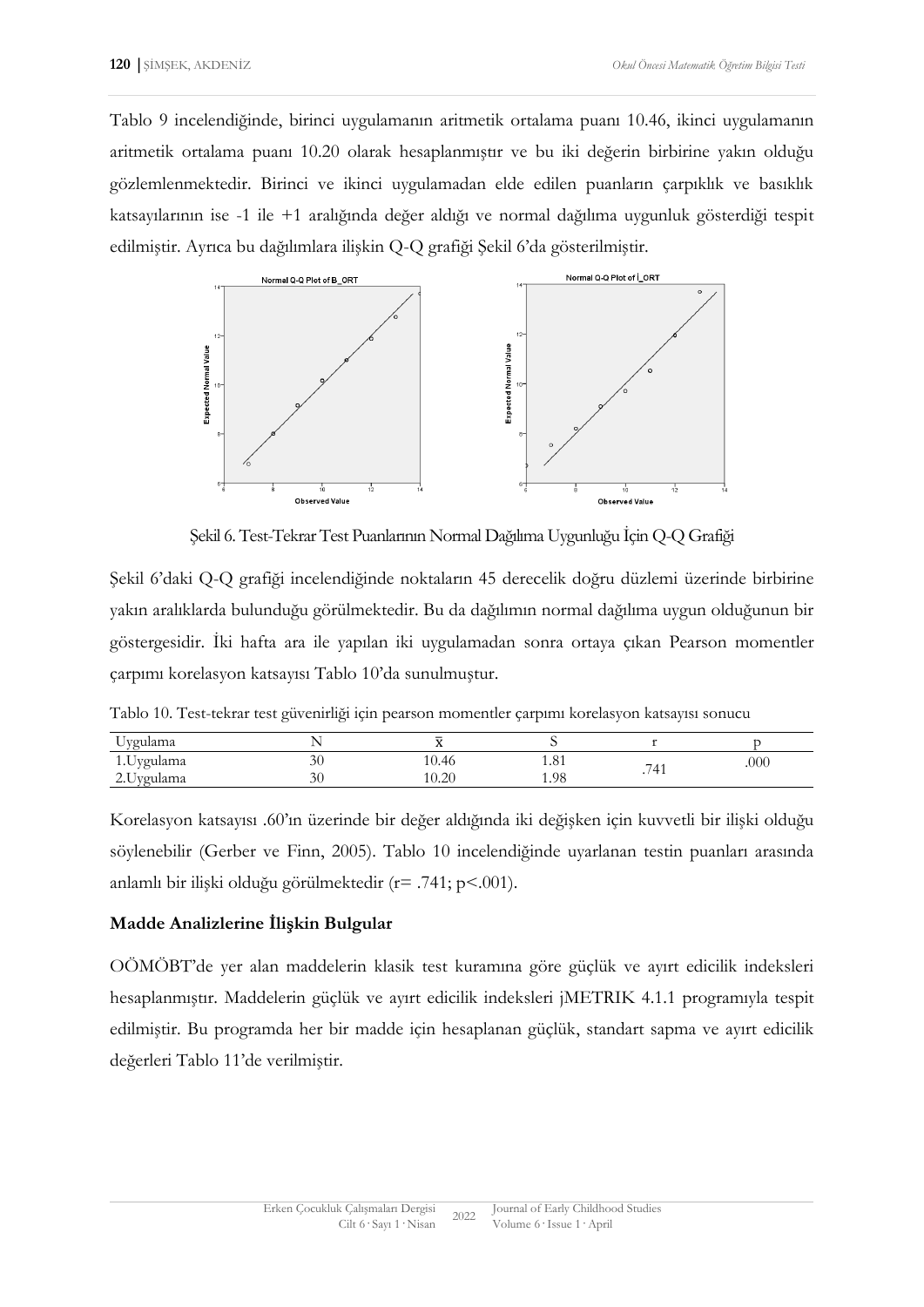| Maddeler       | Güçlük İndeksi | Standart Sapma | Ayırt Edicilik İndeksi |
|----------------|----------------|----------------|------------------------|
| 1              | 0.81           | 0.39           | 0.28                   |
| $\overline{2}$ | 0.84           | 0.39           | 0.30                   |
| $\mathfrak{Z}$ | 0.58           | 0.49           | 0.16                   |
| $\overline{4}$ | 0.52           | 0.50           | 0.22                   |
| 5              | 0.47           | 0.50           | 0.21                   |
| 6              | 0.69           | 0.47           | 0.22                   |
| 7              | 0.79           | 0.40           | 0.31                   |
| $\,8\,$        | 0.49           | 0.50           | 0.41                   |
| 9              | 0.68           | 0.46           | 0.22                   |
| 10             | 0.48           | 0.50           | 0.23                   |
| 11             | $0.18\,$       | 0.39           | 0.20                   |
| 12             | $0.81\,$       | 0.31           | 0.44                   |
| 13             | 0.57           | 0.50           | 0.24                   |
| 14             | 0.69           | 0.47           | 0.27                   |
| 15             | 0.50           | 0.50           | 0.41                   |

Tablo 11. OÖMÖBT'deki maddelerin güçlük ve ayırt edicilik indeksleri

Tablo 11'e göre maddelerin güçlük indeksi 0.18 ile 0.84 arasındadır. Güçlük indeksinin 0.40'ın altında olması maddenin zor olduğunu göstermektedir (Haladyna, 2004). Buna göre testte sadece 11. maddenin katılımcılara zor geldiği söylenebilir. Testin güçlük düzeyi ortalaması 0.60 olarak hesaplanmıştır.

Madde ayırt edicilik indekslerinin yorumlanmasında ise literatürde çeşitli kriterler kullanılmaktadır (Şeker ve Gençdoğan, 2006).

- 0 veya negatif (-) ise ayırt edicilik yoktur.
- 0.10-0.19 arasında ise ayırt edicilik düşük seviyededir.
- 0.20-0.39 arasında ise ayırt edicilik orta seviyededir.
- 0.40-1.00 arasında ise ayırt edicilik iyi düzeydedir.

Yukarıdaki kriterler çerçevesinde Tablo 11 incelendiğinde 8., 12. ve 15. maddelerin ayırt ediciliklerinin iyi düzeyde; 1., 2., 4., 5., 6., 7., 9., 10., 11., 13. ve 14. maddelerin ayırt ediciliklerinin orta düzeyde; 3. maddenin ayırt ediciliğinin ise düşük düzeyde olduğu söylenebilir.

# **Okul Öncesi Öğretmen Adaylarının Matematik Öğretim Bilgilerinin Kayıtlı Oldukları Programlara Göre Nasıl Farklılaştığına İlişkin Bulgular**

Altı farklı üniversiteden 480 öğretmen adayının matematik öğretim bilgileri OÖMÖBT vasıtasıyla değerlendirilmiştir. Değerlendirmede her bir öğretmen adayının testten aldıkları puanlar dikkate alınmıştır. Katılımcıların kayıtlı oldukları programa göre puanlarının istatistiksel olarak anlamlı bir farklılık gösterip göstermediği ve betimsel istatistikleri SPSS 22.0 paket programı aracılığıyla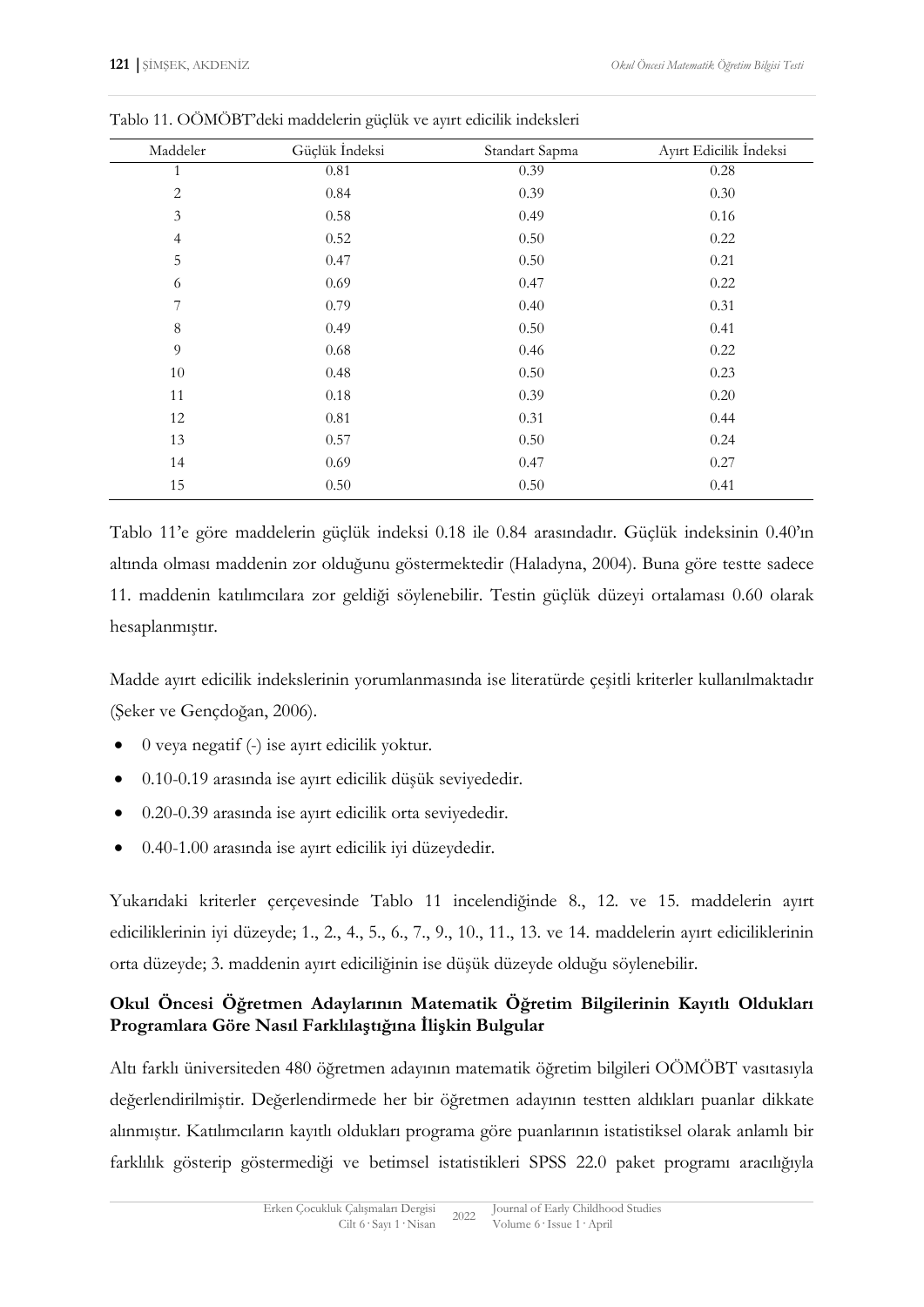incelenmiştir. Bu incelemede bağımsız örneklem t testi yöntemi kullanılmıştır. Büyüköztürk (2017)'e göre bağımsız örneklem t testinin seçilebilmesi için aşağıdaki şartlar sağlanmalıdır.

- Bağımlı değişken puanları oran veya aralık ölçeğinde olmalı ve kıyaslanacak iki grup ortalaması aynı değişken ile ilişkili olmalıdır.
- Bağımlı değişkene bağlı dağılım normal dağılım göstermelidir.
- Ortalama puanları karşılaştırılacak örneklemler ilişkisizdir.

Okul öncesi öğretmen adaylarının kayıtlı oldukları programa göre betimsel istatistikleri Tablo 12'de sunulmuştur.

Tablo 12. Okul öncesi öğretmen adaylarının kayıtlı oldukları programa göre matematik öğretim bilgisi puanlarının betimsel istatistikleri

| Grup                      |     | $\overline{\phantom{a}}$<br>- 1 |                                   | 111<br>. aroiklik | Basıklık  |
|---------------------------|-----|---------------------------------|-----------------------------------|-------------------|-----------|
| - -<br>า∩∗                | 370 | 9.18                            | 70<br>⌒<br><u>، ،</u><br><u>_</u> | $-.675$           | .683      |
| $CG**$                    | 110 | 8.05                            | 2.95                              | .017              | .502<br>- |
| *Okul Öncesi Öğretmenliği |     |                                 |                                   |                   |           |

*\*\*[Çocuk Gelişimi](http://cgb.kku.edu.tr/)* 

Tablo 12 incelendiğinde okul öncesi öğretmenliği (OÖÖ) programına kayıtlı öğretmen adaylarının OÖMÖBT ortalama puanı 9.18 iken [çocuk gelişimi](http://cgb.kku.edu.tr/) (ÇG) bölümüne kayıtlı öğretmen adaylarının OÖMÖBT ortalama puanı 8.65'dir. Bu sonuçlara göre OÖÖ'e kayıtlı öğretmen adaylarının ÇG'ye kayıtlı öğretmen adaylarına göre daha başarılı olduğu söylenebilir. OÖÖ'e kayıtlı öğretmen adaylarının test puanlarının çarpıklık değeri -.675 iken basıklık değeri .683'tür. ÇG'ye kayıtlı öğretmen adaylarının çarpıklık değeri .017 iken basıklık değeri -.502'dir. Her iki grubun çarpıklık ve basıklık değerlerinin -1 ve +1 arasında olması dağılımlarının normal dağılıma uygun olduğunu göstermektedir. Ayrıca öğretmen adaylarının OÖMÖBT puanlarının normal dağılıma uygun olup olmadığını belirlemek amacıyla Q-Q grafiği de kullanılmıştır. Aşağıda Şekil 7'de her bir gruba yönelik normal Q-Q grafikleri sunulmuştur.



Şekil 7. Okul Öncesi Öğretmen Adaylarının OÖMÖBT Puanlarının Kayıtlı Oldukları Programa Göre Q-Q Grafiği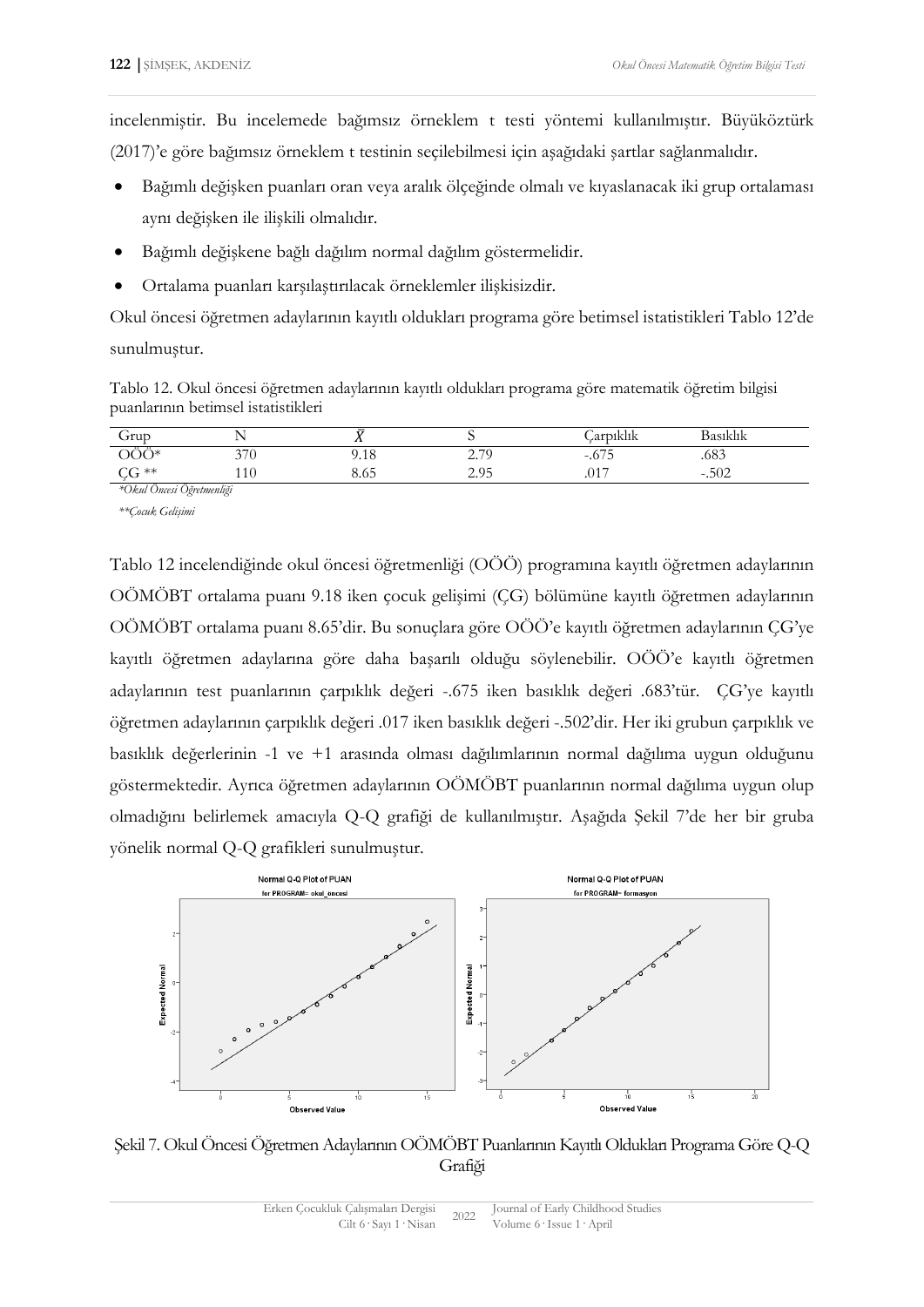Normal Q-Q grafiğinde noktalar doğru çevresinde bir konumda ise normal dağılıma uyumdan bahsedilebilmektedir (Büyüköztürk, Çokluk-Bökeoğlu ve Köklü, 2011). Bu doğrultuda her iki grubun OÖMÖBT puanlarının Q-Q grafiği incelendiğinde, grafiğin üzerindeki noktaların doğrunun üzerinde olduğu veya doğrudan az miktarda saptığı görülmektedir. Bu da her iki grubun OÖMÖBT puanlarının normal dağılım gösterdiğini ifade etmektedir. Bağımsız örneklem t testi şartlarının sağlanmasının ardından istatistiksel analizlerde bu yöntem kullanılmıştır. Ortaya çıkan bulgular Tablo 13'te sunulmuştur.

Tablo 13. Bağımsız örneklem t testi sonuçları

| $\sigma$ rup              |     | $\overline{\phantom{a}}$<br>. .  |                                  |                                             | sd                                  |      |
|---------------------------|-----|----------------------------------|----------------------------------|---------------------------------------------|-------------------------------------|------|
| $\cdots$<br>า∩∗           | 270 | 9.18                             | 2.70<br>$\overline{\phantom{a}}$ | $\overline{\phantom{a}}$<br>$\cdot$ $\cdot$ | $\overline{\phantom{a}}$<br>$\circ$ | .087 |
| $C$ **<br>$\sim$          | 110 | $\Omega$ $\sim$ $\Gamma$<br>8.05 | 205<br>ر د.ء                     |                                             |                                     |      |
| *Okul Öncesi Öğretmenliği |     |                                  |                                  |                                             |                                     |      |

*\*\*[Çocuk Gelişimi](http://cgb.kku.edu.tr/)* 

Tablo 13'teki verilere göre bağımsız örneklem t testi yönteminde diğer bir varsayımı olan grupların eşit varyansa sahip olup olmadığı Levene testi kullanılarak sınanmıştır. Okul öncesi öğretmen adaylarının test puanlarına yönelik yapılan Levene testinde p>.05 olmasından dolayı varyansların eşitliğinin sağlandığı belirlenmiş ve analize üst satırdan devam edilmiştir. Analiz sonuçlarına göre anlamlılık değeri (p=.087) p>.05 olduğundan OÖÖ'e kayıtlı öğretmen adayları ile ÇG'ye kayıtlı öğretmen adaylarının test puanları arasında anlamlı bir fark bulunmamıştır.

### **TARTIŞMA ve SONUÇ**

Bu araştırmada Smith (1998) tarafından geliştirilen OÖMÖBT'nin Türkçeye uyarlama çalışması yapılarak farklı fakültelerde öğrenim gören okul öncesi öğretmen adaylarının matematik öğretim bilgileri değerlendirilmiştir. Öncelikle OÖMÖBT'nin geçerlik ve güvenirlik analizleri gerçekleştirilmiştir. Elde edilen bulgular doğrultusunda testin geçerlik ve güvenirliğinin literatürde kabul gören kriterlere uygun olduğu görülmüştür.

OÖMÖBT'nin dilsel eşdeğerliği iki aşamada gerçekleştirilmiştir. Birinci aşamada, test hedef grup ile benzer özellikleri taşıyan bir gruba uygulanmıştır. Katılımcıların büyük bir bölümü testin Türkçe formunu açık, anlaşılır, orta düzey zorlukta ve matematik öğretim bilgisini ölçer nitelikte olduğunu belirtmişlerdir. Dilsel eşdeğerlik çalışmasının ikinci aşamasında ise hedef ile kaynak dil formları arasında anlamlı ilişki olduğu saptanmıştır. Bu bulgular ışığında OÖMÖBT'nin dil geçerliği bakımından yeterli olduğu söylenebilir.

OÖMÖBT'nin geçerliğinin sağlanması için yapı geçerliği analiz edilmiştir. Yapı geçerliği için açımlayıcı faktör analizi ve doğrulayıcı faktör analizi yapılmıştır. Yapılan analizler sonucunda testin altı faktörlü yapısının olduğu ortaya çıkmıştır. Doğrulayıcı faktör analizi neticesinde elde edilen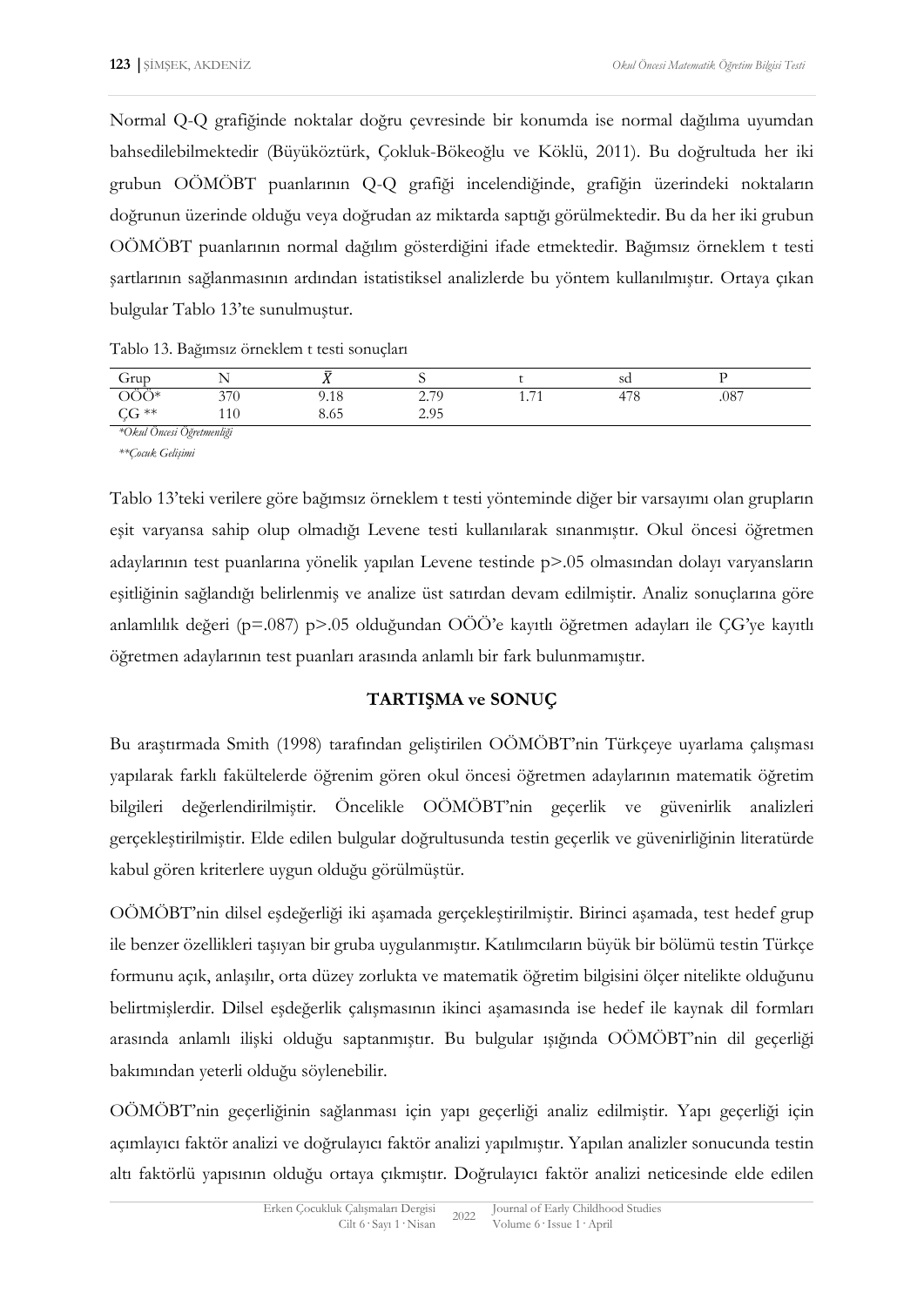bulgular, altı faktörlü yapının uyum indekslerinin kabul edilebilir aralıklarda (Bayram, 2009; Büyüköztürk, 2017; Pallant, 2001) olduğunu göstermektedir. Uyarlanan testin altı faktörlü yapısı testin orijinal formunun altı faktörlü yapısı ile uyumlu olduğu söylenebilir. Testin sayı algısı, örüntüler, sıralama, şekiller, mekânsal ilişki ve karşılaştırma boyutlarının olduğu altı faktörlü yapısı doğrulanmıştır. Bu bağlamda testin yapı geçerliğinin sağlandığı söylenebilir.

OÖMÖBT'nin güvenirliği için KR-20 ve test-tekrar test yöntemleri kullanılmıştır. KR-20 değerinin literatürde (Büyüköztürk, 2017; Leech, Barlett, Morgan, 2005; Tezbaşaran, 1997) belirtildiği şekilde kabul edilebilir değerler arasında olduğu tespit edilmiştir. Diğer taraftan bu bağlamda ulaşılan sonuç, önceki çalışmalarda ulaşılan sonuçlarla benzerlik göstermektedir (Aksu ve Kul, 2017; Esen ve diğerleri, 2012; Goldrine ve diğerleri, 2015; Lee, 2010). Bu sonuçlar doğrultusunda uyarlanan testin iç tutarlığının sağlandığı söylenebilir. Diğer taraftan test-tekrar test güvenirliği analizleri için test öğretmen adaylarına dört hafta aralıkla iki defa uygulanmıştır. Yapılan iki uygulama arasında pozitif ve anlamlı bir ilişki olduğu ortaya çıkmıştır.

Bu araştırmada OÖMÖBT'de yer alan maddelerin toplam puanı yordama gücünü saptamak ve ayırt edicilik seviyelerini tespit etmek amacıyla daha önce gerçekleştirilen uyarlama çalışmalarından farklı olarak klasik test kuramına göre madde analizi yapılmıştır. Elde edilen sonuçlara göre testin katılımcılar için orta zorlukta bir test olduğunu görülmüştür. Testin madde ayırt edicilik değerleri ise .16 ile .44 arasında değişmektedir. Literatür incelendiğinde ayırt edicilik değeri .16 olan üçüncü madde ayırt ediciliği .20'nin altında olduğu için testten çıkarılması gerektiği düşünülebilir (Croker ve Algina, 1986; Şeker ve Gençdoğan, 2006). Fakat OÖMÖBT'yi oluşturan maddelerin tamamının üç seçenekli olması ve literatürde maddelerin üç seçenekli olmasının ayırt ediciliği düşürdüğü belirtilmektedir (Cizek, Robinson ve O'Day, 1998). Bundan dolayı üçüncü madde testten çıkarılmamıştır.

OÖMÖBT'nin Türkçe nihai formu altı üniversiteden 480 öğretmen adayına uygulanmıştır. OÖMÖBT'den alınan puanlar analiz edildiğinde, öğretmen adaylarının kayıtlı oldukları programlara göre matematik öğretim bilgilerinin anlamlı bir farklılık göstermediği tespit edilmiştir. Literatürde okul öncesi öğretmen adaylarının matematik öğretim bilgilerini kayıtlı oldukları programlar bağlamında değerlendiren başka bir çalışmaya ulaşılamamıştır. Fakat matematik öğretmen adaylarının pedagojik alan bilgilerinin kayıtlı oldukları programa göre farklılaşıp farklılaşmadığını inceleyen araştırmalarda, eğitim fakültesinde yetişen öğretmen adayları lehine anlamlı bir fark bulunmuştur (Safran, Kan, Üstündağ, Birbudak ve Yıldırım, 2014; Şimşek, 2016). Bu bağlamda bu araştırmadan elde edilen sonuçlar diğer çalışmalarla paralellik göstermemektedir. Bunun nedeni pedagojik formasyon eğitimi sertifika programına kayıtlı öğretmen adaylarının çocuk gelişimi bölümünde "Çocukluk döneminde matematik ve fen eğitimi" ve pedagojik formasyon sertifika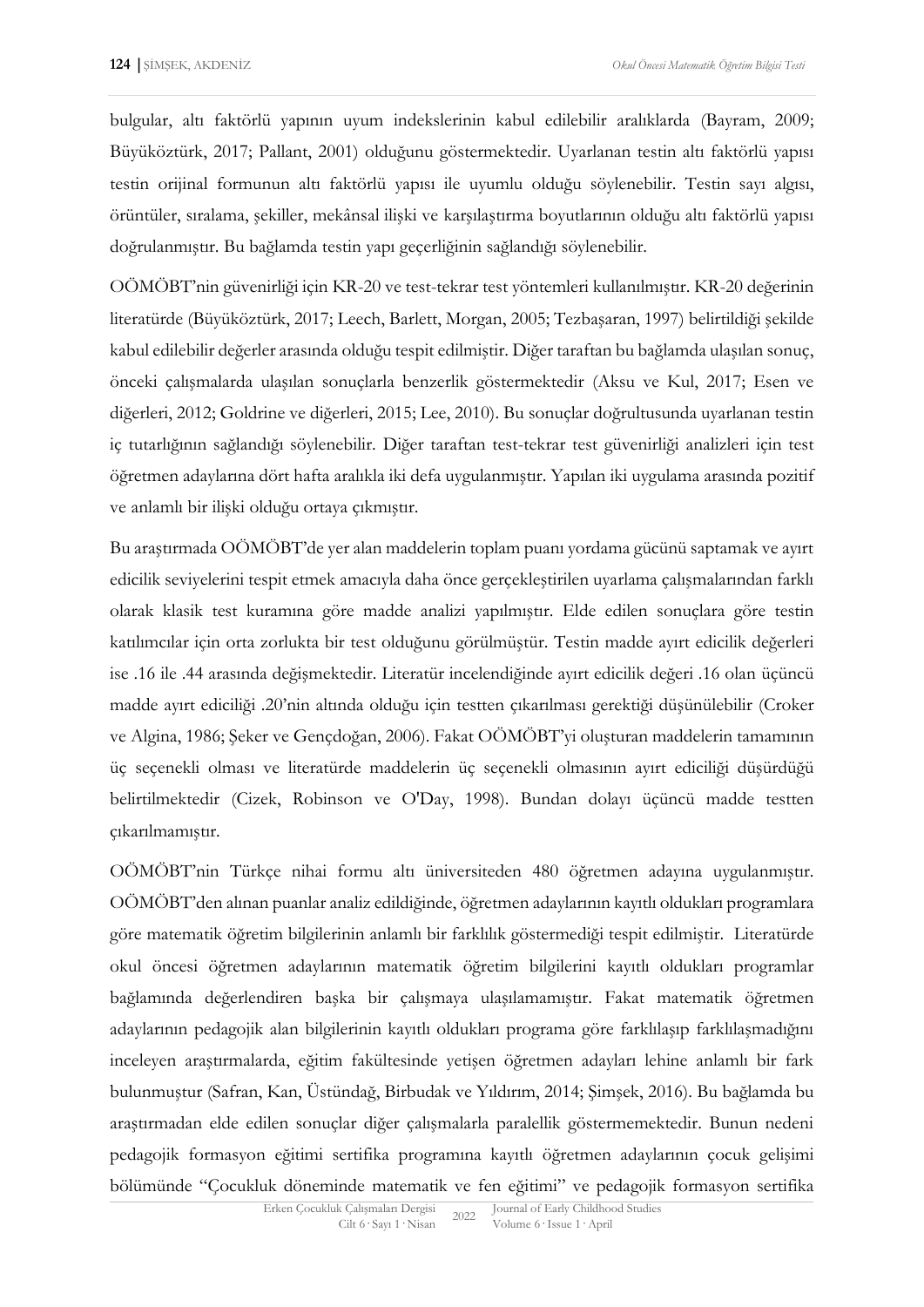programında da "Özel öğretim yöntemleri" derslerini almaları olabilir. Bahsi geçen derslerde matematik eğitimine giriş, matematik kavramlarının gelişimi okul öncesi eğitim programında matematik süreçleri, öğretim programının uygulamaları vb. konular ele alınmaktadır. Bu da pedagojik formasyon eğitimi sertifika programında öğrenim gören öğretmen adaylarının matematik öğretim bilgilerinin gelişmesine ve okul öncesi öğretmenliği bölümünde öğrenim gören adaylarla test puanları arasında manidar bir fark oluşmamasına yol açmış olabilir. Geçerlik ve güvenirlik çalışması yapılan OÖMÖBT'nin okul öncesi öğretmen adaylarının matematik öğretim bilgisi ile ilgili çalışmak isteyen araştırmacılar tarafından kullanılabileceği düşünülmektedir. Ayrıca, ölçme aracının gelecekte daha büyük ve farklı katılımcı grupları ile psikometrik özellikleri hesaplanabilir.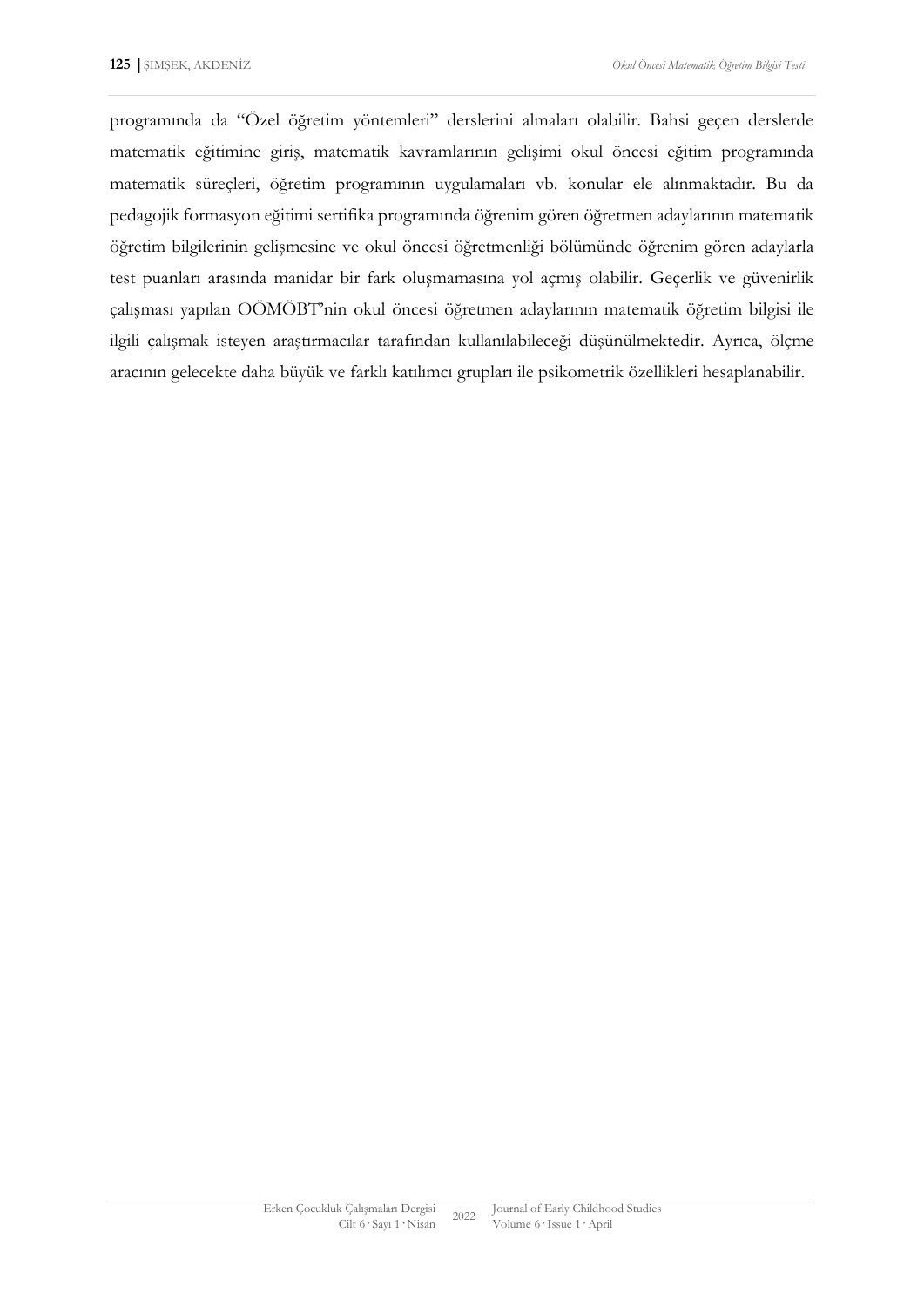# **KAYNAKÇA**

- Abell, S. K. (2008). Twenty Years Later: Does pedagogical content knowledge remain a useful idea? *International Journal of Science Education, 30*(10), 1405–1416. <https://doi.org/10.1080/09500690802187041>
- Aksu, Z. & Kul, U. (2017). Turkish adaptation of the survey of pedagogical content knowledge in early childhood mathematics education, *International Journal of Eurasia Social Sciences*, 8 (30), 1832-1848. https://files.eric.ed.gov/fulltext/ED592553.pdf
- Anderson J.C.,& Gerbing D.W., (1984) The effect of sampling error on convergence, improper solutions, and goodness-of-fit indices for maximum likelihood confirmatory factor analysis. *Psychometrika, 49*:155-173. <https://link.springer.com/content/pdf/10.1007/> BF02294170.pdf
- Aydın, S. (2014). *İlköğretim matematik öğretmeni adaylarının öğretme bilgilerinin, inanışlarının ve öğrenme fırsatlarının üniversiteler ve TEDS-M sonuçlarına göre karşılaştırılması*. (Yayımlanmamış Doktora Tezi) Karadeniz Teknik Üniversitesi, Trabzon.
- Aydın, S., & Boz, Y. (2012). Fen öğretmen eğitiminde pedagojik alan bilgisi araştırmalarının derlenmesi: Türkiye Örneği. *Kuram ve Uygulamada Eğitim Bilimleri, 12* (1), 479-505.
- Bademci, V. (2011). Türk Eğitim ve Biliminde Bilimsel Devrim: Testler ya da Ölçme Araçları Güvenilir ve Geçerli Değildir. *Dicle University Journal of Ziya Gokalp Education Faculty, 16*.
- Ball, D., L., Thames, M. H. & Phelps, G. (2008). Content Knowledge for Teaching: What Makes It Special? *Journal of Teacher Education, 59*(5), 389-407.
- Bahçivan, E. (2012). *Assessment of high school physics teachers'pedagogical content knowledge related to the teaching of electricity.* (Yayımlanmamış Doktora Tezi) Middle East Technical University, Ankara.
- Baumgartner, H., & Homburg, C. (1996). Applications of structural equation modeling in marketing and consumer research: A review. *International journal of Research in Marketing*, 13(2), 139-161. [https://doi.org/10.1016/0167-8116\(95\)00038-0](https://doi.org/10.1016/0167-8116(95)00038-0)
- Bayram, N. (2009). *Sosyal bilimlerde SPSS ile veri analizi*. Ezgi Kitabevi.
- Baxter, J. A., & Lederman, N. G. (1999). Assessment and measurement of pedagogical content knowledge. J. Gess-Newsome & N. G. Lederman (Eds.), *Examining pedagogicacontent knowledge* içinde (s. 147–161). Kluwer.
- Bransford, J., Darling-Hammond, & LePage. (2005). Introduction. In L. Darling Hammond & J. Bransford (Eds.), *Preparing teachers for a changing world: What teachers should know and be able to do* (pp. 1-39). San Francisco: Jossey-B
- Büyüköztürk, Ş. (2017). *Sosyal bilimler için veri analizi el kitabı* (23. Baskı). Pegem Akademi Yayıncılık.
- Büyüköztürk, Ş., Çakmak, E., Akgün, Ö. E., Karadeniz, Ş. ve Demirel, F. (2008). *Bilimsel Araştırma Yöntemleri* (2. baskı). Ankara: Pegem Akademi Yayıncılık.
- Büyüköztürk, Ş., Çokluk-Bökeoğlu, Ö. ve Köklü, N. (2011). *Sosyal bilimler için istatistik* (7.baskı). Ankara: Pegem Akademi Yayıncılık.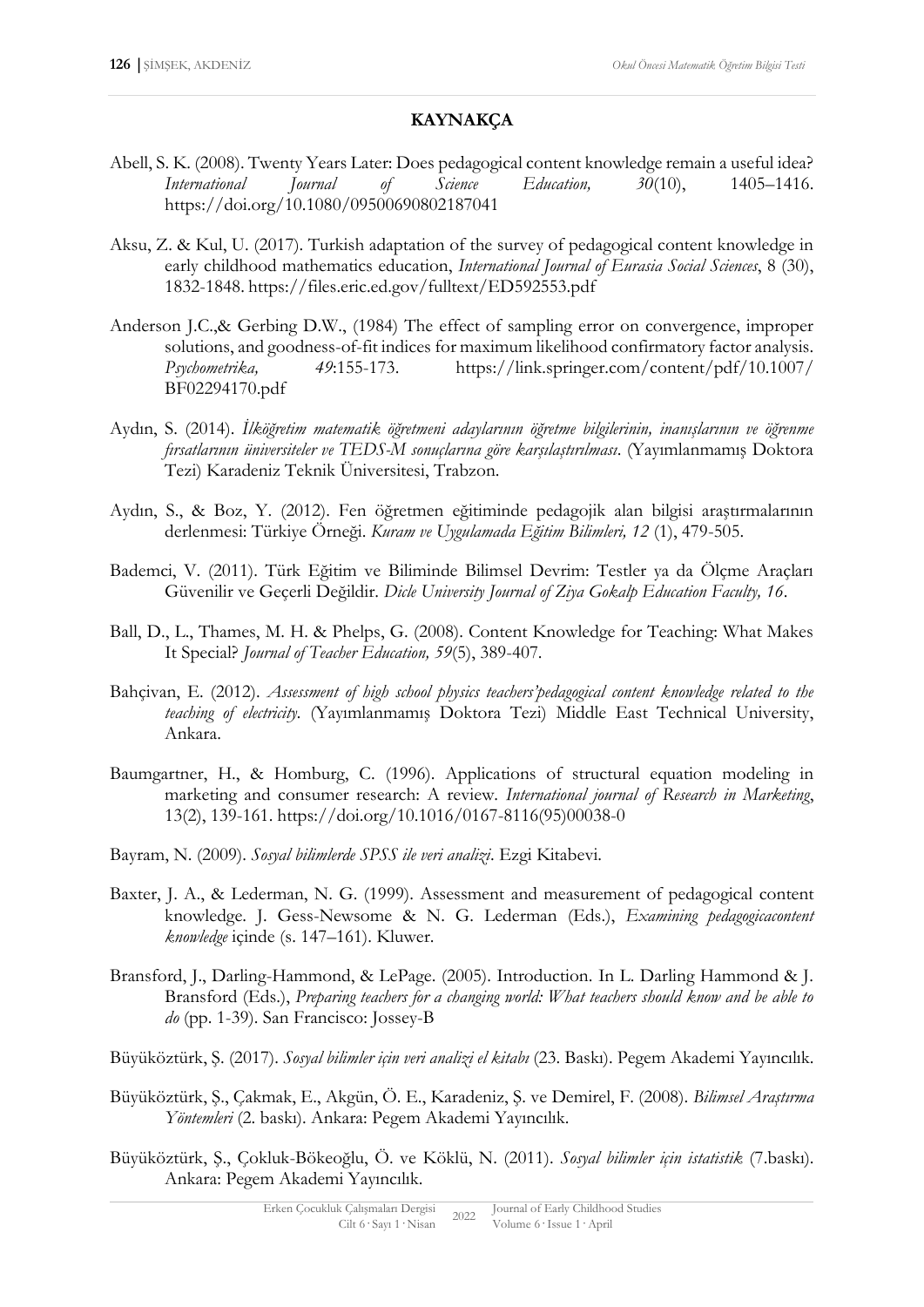- Cizek, G. J., Robinson, K. L., & O'Day, D. M. (1998). Non-functioning options: A closer look. Educational and Psychological Measurement, 58(4), 605-611.
- Crocker, L., & Algina, J. (1986). *Introduction to classical and modern test theory*. CBS College.
- Cochran, K. F., DeRuiter, J. A., & King, R. A. (1993). Pedagogical content knowing: An integrative model for teacher preparation. *Journal of Teacher Education,* 44, 263-272
- Dağlıoğlu, H. E. (2011). Okul öncesi öğretmeninin özellikleri ve okul öncesi eğitime öğretmen yetiştirme. G. Haktanır (Ed.). *Okul Öncesi Eğitime Giriş* (5. Bas.) içinde (ss. 39-78). Anı Yayıncılık.
- Martin, D. & Jamieson-Proctor, R. (2020) Development and validation of a survey instrument for measuring pre-service teachers' pedagogical content knowledge. *International Journal of Research & Method in Education*, 43:5, 512-525, DOI: [10.1080/1743727X.2019.1687669](https://doi.org/10.1080/1743727X.2019.1687669)
- Esen, Y. (2013*). Development of a test for assessing teachers' mathematical content knowledge for teaching geometric measurement at elementary grade level*. (Yayımlanmamış Doktora Tezi) Middle East Technical University, Ankara.
- Esen, Y., Özgeldi, M. ve Haser, C. (2012). *Exploring pre-service early childhood teachers' pedagogical content knowledge* for teaching mathematics. In: International Congress on Mathematical Education, 12.
- Gasteiger, H., & Benz, C. (2018). Enhancing and analyzing kindergarten teachers' professional knowledge for early mathematics education. *Journal of Mathematical Behavior, 51*, 109–117. https ://doi.org/10.1016/j.jmathb.2018.01.002.
- Gasteiger, H., Bruns, J., Benz, C., Brunner, E., & Sprenger, P. (2020). Matheamtical pedagogical content knowledge of early childhood teachers—A standardized situation-related measurement approach. *ZDM Mathematics Education,* 52(3), 193-205. https://doi.org/10.1007/s11858-019-01103-2
- Gess-Newsome, J. (1999). Pedagogical content knowledge: An introduction and orientation nature, sources and development of pedagogical content knowledge for science teaching. In J. Gess-Newsome & N. G. Lederman (Eds.), *Examining pedagogical content knowledge: The construct and its implications for science education* (pp. 3-17). Boston: Kluwer.
- Gerber, S. B., & Finn, K.V. (2005). *Using SPSS for windows.* Second Edition; Springer.
- Goldrine, T., Estrella, S., Olfos, R., & Serrano, P.A.C. (2015). Test of Knowledge for Teaching Numbers in Preservice Teachers in Childhood Education. *Education Review,* 31(2), 83-100. https://doi.org[/10.1590/0102-4698132480](https://doi.org/10.1590/0102-4698132480)
- Grossman, P. (1990). *The making of a teacher.* New York: Teachers College Press
- Güler, M. (2014). *Öğretmen adaylarının matematik öğretme bilgilerinin araştırılması: Cebir örneği.* (Yayımlanmamış Yüksek Lisans Tezi) Karadeniz Teknik Üniversitesi, Trabzon.
- Haladyna, T. M. (2004). *Developing and validating multiple- choice test ıtems* (3rd ed.). Lawrence Erlbaum Associates.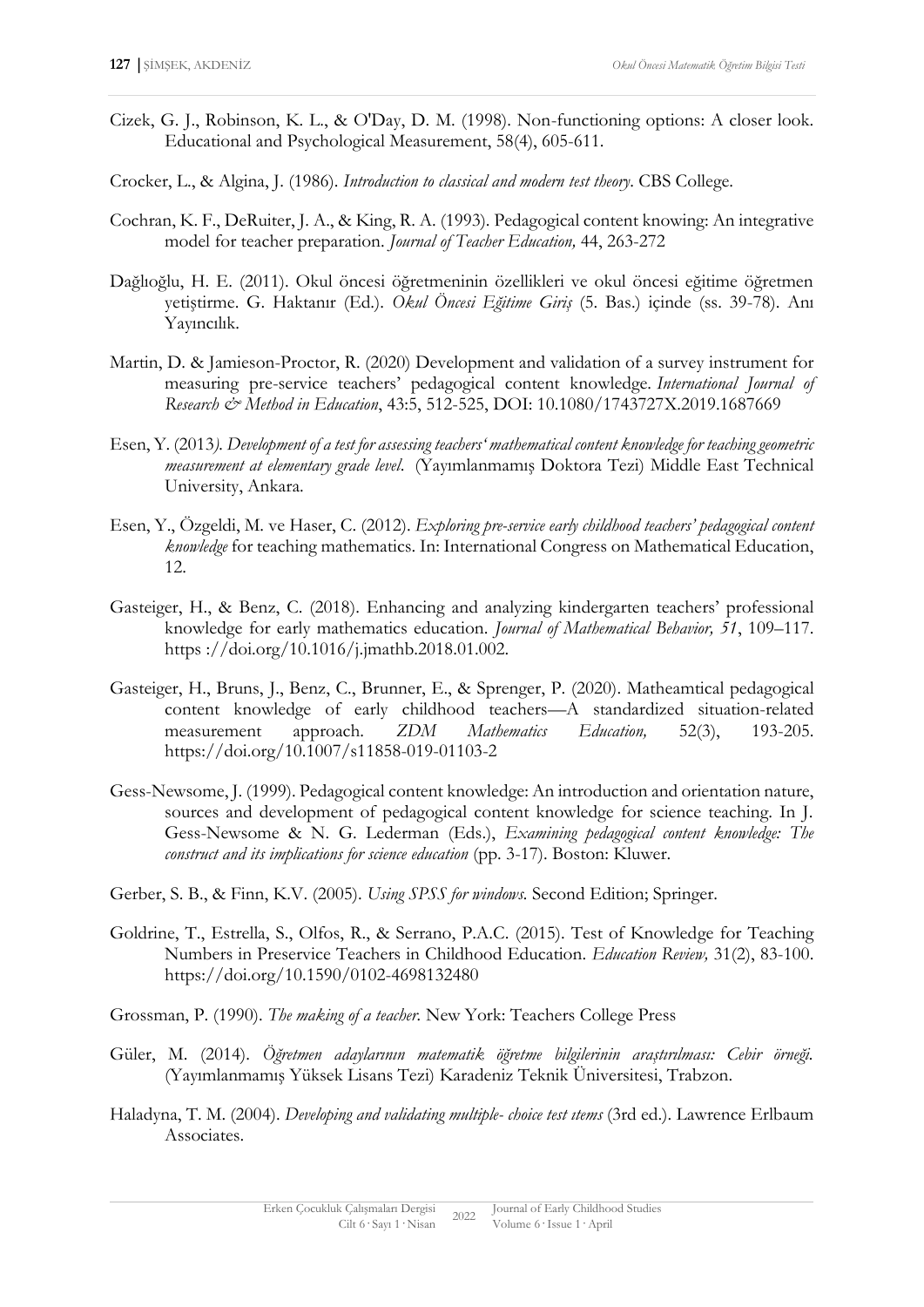- Hill, H.C, Ball, D. L., & Schilling, S. G. (2008). Unpacking Pedagogical Content Knowledge: Conceptualizing and Measuring Teachers' Topic-Specific Knowledge of Students. *Journal for Research in Mathematics Education, 39*(4), 372-400.
- Hill, H., C., Rowan, B., & Ball, D. L. (2005). Effects of Teachers' Mathematical Knowledge for Teaching on Student Achievement. *American Educational Research Journal, 42*(2), 371-406.
- Hill, H. C., Schilling, S. G., & Ball, D. L. (2004). Developing measures of teachers' mathematics knowledge for teaching. *Elementary School Journal, 105*, 11-30. <https://doi.org/10.1086/428763>
- ITC. (2016). International Test Commission Guidelines for Translating and Adapting Tests. Translating and Adapting Tests Final Version v.1.0 (Document reference: ITC-G-TA-20140617). [https://www.intestcom.org/files/guideline\\_test\\_adaptation.pdf](https://www.intestcom.org/files/guideline_test_adaptation.pdf)
- Kazemi, F., & Rafiepour, A. (2017). Developing a scale to measure content knowledge and pedagogy content knowledge of in-service elementary teachers on fractions. *Int. J. Sci. Math. Educ*. 16 737–57
- Kline, P. (2005) *Principles and practice of structural equation modeling: Methodology in the social science*s. The Guilford Press.
- Krauss, S., Baumert, J., & Blum, W. (2008). Secondary mathematics teachers' pedagogical content knowledge and content knowledge: validation of the COACTIV constructs. *ZDM Mathematics Education*, 40, 873-892. https://doi.org/10.1007/s11858-008-0141-9
- Kromrey, J. D., & Renfrow, D. D. (1991). *Using multiple choice examination items to measure teachers' content specific pedagogical knowledge.* [Washington, D.C.] : Distributed by ERIC Clearinghouse, https://eric.ed.gov/?id=ED329594
- Lange, K., Kleickmann, T., & Möller, K. (2009). *Measuring primary school teachers' pedagogical content knowledge in science education with open-ended and multiple-choice ıtems*. European Science Education Research Association'de sunulmuş bildiri, İstanbul.
- Leech, N. L. Barlett, K. C., & Morgan, G. A. (2005). *SPSS for intermediate statistics; Use and interpretation.* Lawrence Erlbaum Associates.
- Lee, J. (2010). Exploring kindergarten teachers' pedagogical content knowledge of mathematics. *International Journal of Early Childhood,* 42, 27–41. https://doi.org/10.1007/s13158-010- 0003-9
- Magnusson, S., Krajcik, J., & Borko, H. (1999). Nature, sources and development of pedagogical content knowledge for science teaching. In J. Gess-Newsome & N. G. Lederman (Eds.), Examining pedagogical content knowledge: *The construct and its implications for science education* (pp. 95-132). Boston: Kluwer.
- Marks, R. (1990). Pedagogical Content Knowledge: From a Mathematical Case to a Modified Conception. *Journal of Teacher Education, 41*, 3–11.
- Martin, D., & Jamieson-Proctor, R. (2019). Development and validation of a survey instrument for measuring pre-service teachers' pedagogical content knowledge. *International Journal of Research & Method in Education,* 1-14. https://doi.org/ 10.1080/1743727X.2019.1687669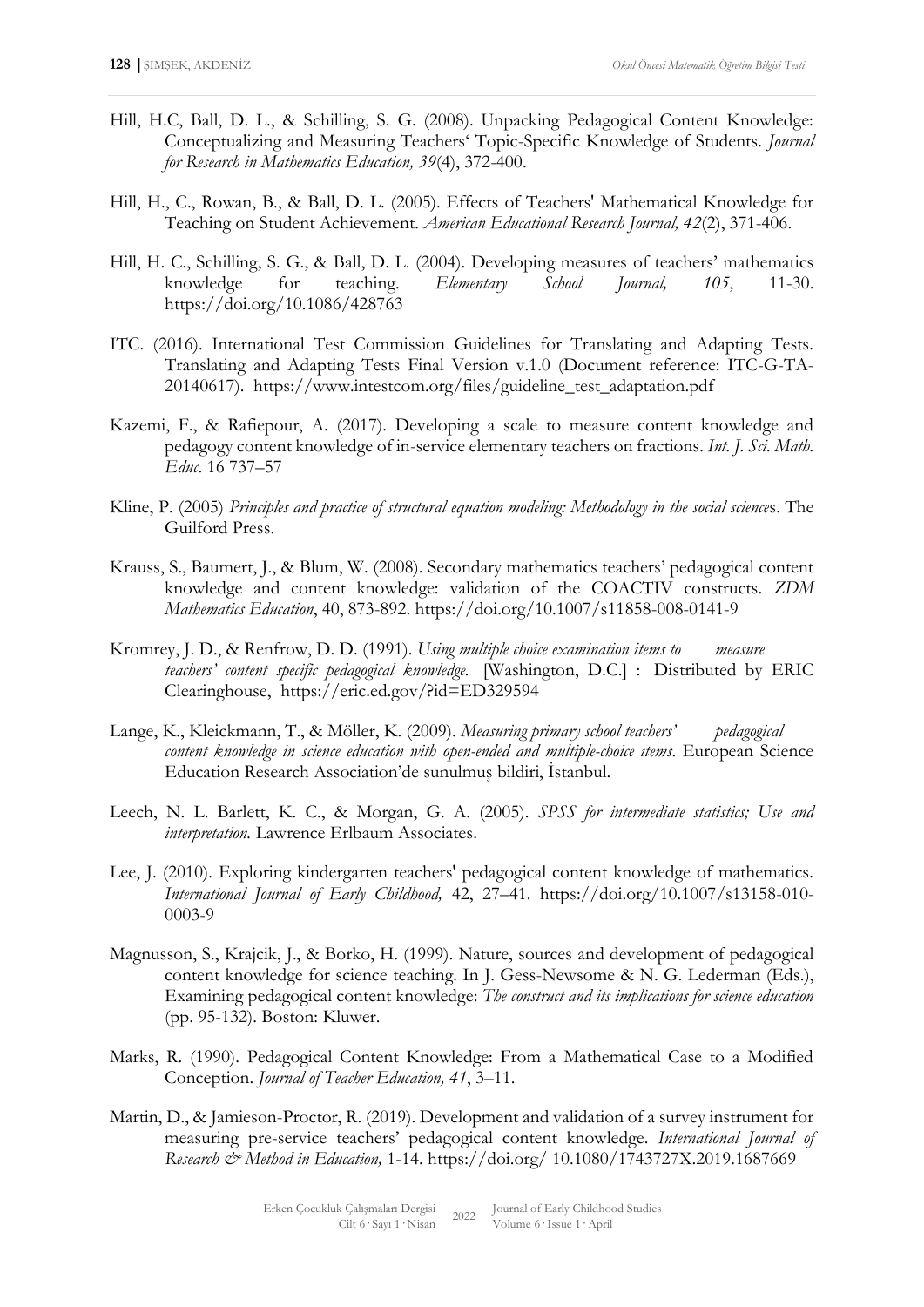- Mercimek, O. (2013). *Assessment of preservice mathematics teachers' knowledge for teaching statistics*. (Yayımlanmamış Doktora Tezi) Middle East Technical University, Ankara.
- Pallant, J. (2001). SPSS *survival manual: A step by step guide to data analysis using SPSS for windows (Versions 10 and 11): SPSS student version 11.0 for windows*. Open University Press.
- Park, S., & Oliver, J. S. (2008). Revisiting the conceptualization of pedagogical content knowledge (PCK): PCK as a conceptual tool to understand teachers as professionals. *Research in Science Education,* 38, 261–284.
- Riese, J., & Reinhold, P. (2009). *Measuring physics student teachers' pedagogical content knowledge as an indicator of their professıonal action competence.* European Science Education Research Association'de sunulmuş bildiri, İstanbul.
- Rohaan, E. J., Taconis, R., & Jochems, W. M. G. (2009). Measuring teachers' pedagogical content knowledge in primary technology education. *Research in Science & Technological Education*, *27*(3), 327-338. <https://doi.org/10.1080/02635140903162652>
- Safran, M., Kan, A., Üstündağ, M. T., Birbudak, T. S., & Yıldırım, O. (2014). 2013 KPSS sonuçlarının öğretmen adaylarının mezun oldukları alanlara göre incelenmesi. *Eğitim ve Bilim, (39),* 171, 13-25.
- Sayın, V., Uluçınar Sağır, Ş., & Ermiş, M. (2021). Türkiye'de 2015-2020 yılları arasında pedagojik alan bilgisi ile ilgili lisansüstü tezlerin incelenmesi. Gazi Üniversitesi Gazi Eğitim Fakültesi Dergisi, 41(1), 379-413.
- Schermelleh-Engel, K., Moosbrugger, H., & Müller, H. (2003). Evaluating the fit of structural equation models: Tests of significance and descriptive goodness-of-fit measures. *Methods of psychological research online*, 8(2), 23-74. http://citeseerx.ist.psu.edu/viewdoc/download?doi=10.1.1.509.4258&rep=rep1&type=p df
- Seçer, İ. (2015). *Psikolojik test geliştirme ve uyarlama süreci spss ve lisrel uygulamaları*. Ankara:Anı Yayıncılık
- Segall, A. (2004). Revisiting pedagogical content knowledge: the pedagogy of content/the content of pedagogy. *Teaching and Teacher Education, 20*, 489–504. <https://doi.org/10.1016/j.tate.2004.04.006>
- Shulman, L.S. (1986). Those who understand; Knowledge growth in teaching, *Educational Researcher, 15*(2), 4-14. http://journals.sagepub.com/doi/pdf/10.3102/0013189X015 002004
- Smith, K. H. (1998). *The construction of a survey of pedagogical content knowledge in early childhood mathematics.* Unpublished maruscript.
- Smith, K. H. (2000). *Early childhood teachers' pedagogical content knowledge in mathematics:* A quantitative study.
- Sümer, N. (2000) Yapısal eşitlik modelleri: Temel kavramlar ve örnek uygulamalar. *Türk Psikoloji Yazıları*, 3,49-74. http://www.nebisumer.com/wpcontent/uploads/2015/03/SumerN.2000.YEM\_TPY.pdf
- Şeker, H. Ve Gençdoğan, B. (2006*). Psikolojide ve eğitimde ölçme aracı geliştirme.* Ankara:Nobel Akademik Yayıncılık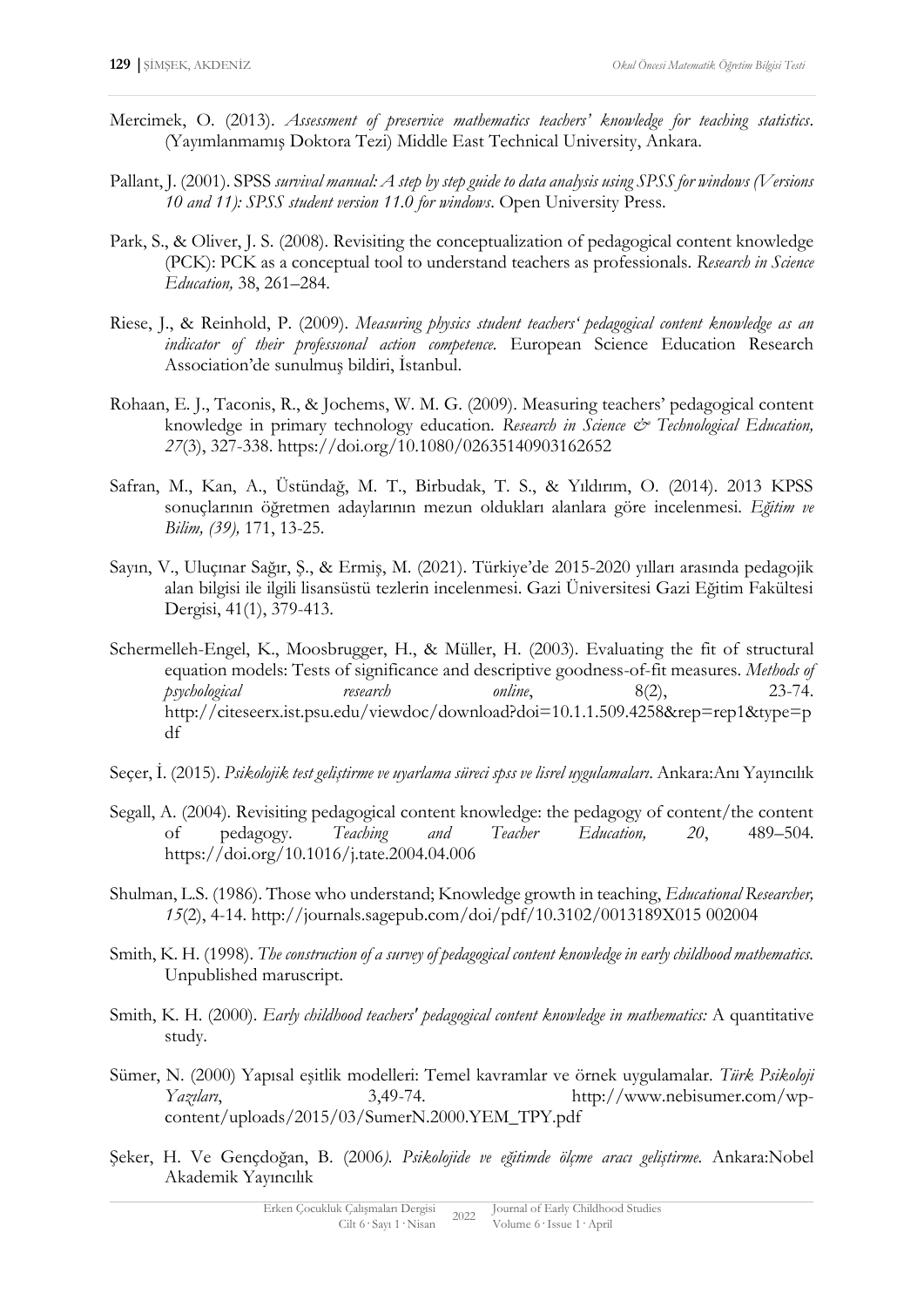- Şimşek, N., (2016). *Matematik öğretmeni adaylarının fonksiyonları öğretme bilgilerini ölçmeye yönelik bir testin geliştirilmesi ve uygulanması*. (Yayımlanmamış Doktora Tezi) Gazi Üniversitesi, Ankara
- Şimşek, N., & Boz, N. (2016). Analysis of pedagogical content knowledge studies in the context of mathematics education in Turkey: A meta-synthesis study. *Educational Sciences: Theory & Practice, 16,* 799-826. <https://doi.org/10.12738/estp.2016.3.0382>
- Şimşek, Ö. F., (2007). *Yapısal Eşitlik Modellemesine Giriş.Temel İlkeler ve LISREL Uygulamaları*. İstanbul: Ekinoks Yayıncılık
- Tezbaşaran, A. (1997). *Likert tipi ölçek hazırlama kılavuzu*. Türk Psikologlar Derneği.
- Van Driel, J. H., Verloop, N., & de Vos, W. (1998). Developing science teachers' pedagogical content knowledge. *Journal of Research in Science Teaching, 35*, 673-695.
- Varricchio, C. G. (2004). Measurement issues concerning linguistic translations. *Instruments for clinical health-care research*, 56-64.